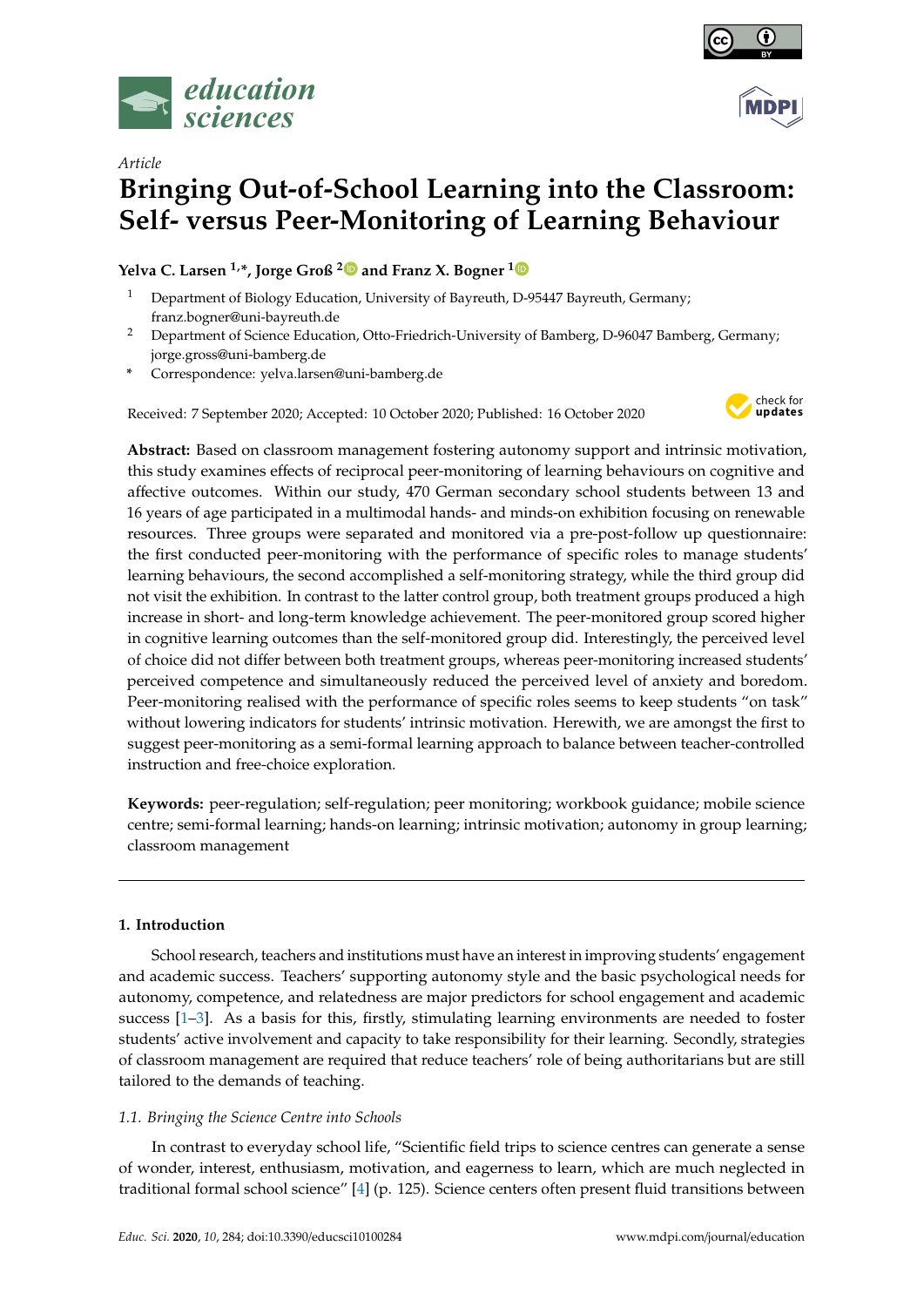education and entertainment [\[5\]](#page-13-3), providing opportunities for cognitive [\[6\]](#page-13-4) as well as social and affective learning [\[7,](#page-13-5)[8\]](#page-13-6). They offer authentic experiences with natural and technological phenomena combined with an autonomous, active and student-centred learning. This focus on a person's active involvement during a task should address students' engagement in a particular way [\[9\]](#page-13-7). Especially parameters such as intrinsic motivation, science learning achievement, interest in science and self-confidence can benefit from these learning experiences [\[10,](#page-13-8)[11\]](#page-13-9).

Although advantages of out-of-school learning seem obvious, mainly monetary or logistic constraints (e.g., due to location, organization and implementation of scientific fieldtrips) often prevent field trips in daily school routine [\[11,](#page-13-9)[12\]](#page-13-10). Efficient practical approaches for the implementation of scientific activities inside schools are still rare.

Bringing portable exhibits into schools could valuably complement out-of-school learning offers [\[4\]](#page-13-2). This "semi-formal" learning approach should be adapted simultaneously to teachers' and students' needs: Curriculum connection is one of the most often mentioned motivations for teachers to leave the classroom [\[13–](#page-13-11)[15\]](#page-13-12). Used as a supplement to "normal" classroom instruction, portable exhibits provide opportunities to reinforce or expand the classroom curriculum [\[16\]](#page-13-13). Exhibits can easily be presented within a conceptual framework; they introduce a learning topic, summarize it, or deepen and extend it. Portable exhibits, put up in schools could link student-centred attributes with pre-determined learning objectives.

For the developed of exhibits and related tasks in alignment with school curricula and practical implementation schools, science centres and museums should cooperate to create a shared vision [\[4](#page-13-2)[,17\]](#page-13-14). The integration of portable interactive augmented reality approaches into teaching have already shown positive effects on learning [\[18\]](#page-13-15). However, little literature considers the structure needed to support semi-formal learning environments [\[19\]](#page-13-16) and the question remains which strategies could balance between teachers' control and students' autonomy.

### *1.2. Structure and Autonomy Support*

# 1.2.1. What Is the Right Degree of Structure?

Degrees of structure usually are discussed controversially. In particular, the relationship between autonomy support and structure has been portrayed in different ways: from being antagonistic to curvilinear, and independent [\[20\]](#page-13-17), whereas Cheon and colleagues found a positive correlation [\[21\]](#page-13-18). Teachers often prefer "structured student engagement" (e.g., docent-led guidance, worksheets or other writing activities) to free-choice learning [\[22](#page-13-19)[,23\]](#page-14-0). Besides curricular specifications, the demand to keep students "on task" seems to be triggered by teachers' concerns about their ability to manage or control student behaviour, in particular within learning environments outside the classroom [\[11\]](#page-13-9). A feeling of not being able to maintain control is frequently cited as heightening teachers' stress [\[24,](#page-14-1)[25\]](#page-14-2).

In contrast, informal learning settings often provide unstructured and non-sequential learning environments [\[26,](#page-14-3)[27\]](#page-14-4). Less structure, missing accountabilities and an oversupply of stimuli as well as information may hamper a student's focus on predetermined learning objectives [\[9\]](#page-13-7) and intended connections, underlying the different types of exhibits [\[9,](#page-13-7)[28\]](#page-14-5). Minimal guidance has been criticized regarding the achieved knowledge gain, see, e.g., [\[29](#page-14-6)[–31\]](#page-14-7). A meta-analysis of Alfieri and colleagues clearly showed that directly guided instruction significantly improved knowledge gains in comparison to non-guided discovery learning settings [\[32\]](#page-14-8). Unlike rigid or unstructured formats, the more structured ones are often associated with an increase of feelings such as autonomy and achievement compared to either rigid or completely unstructured formats [\[33–](#page-14-9)[36\]](#page-14-10). Different approaches seemingly minimize the amount of choice in favour of a combination of guidance and exploration [\[37–](#page-14-11)[40\]](#page-14-12). Still, teacher-controlled guidance often reduces the opportunities to explore and is not always adjusted to the students' needs, in particular when taking intrinsic motivation and learning emotions into account [\[41,](#page-14-13)[42\]](#page-14-14).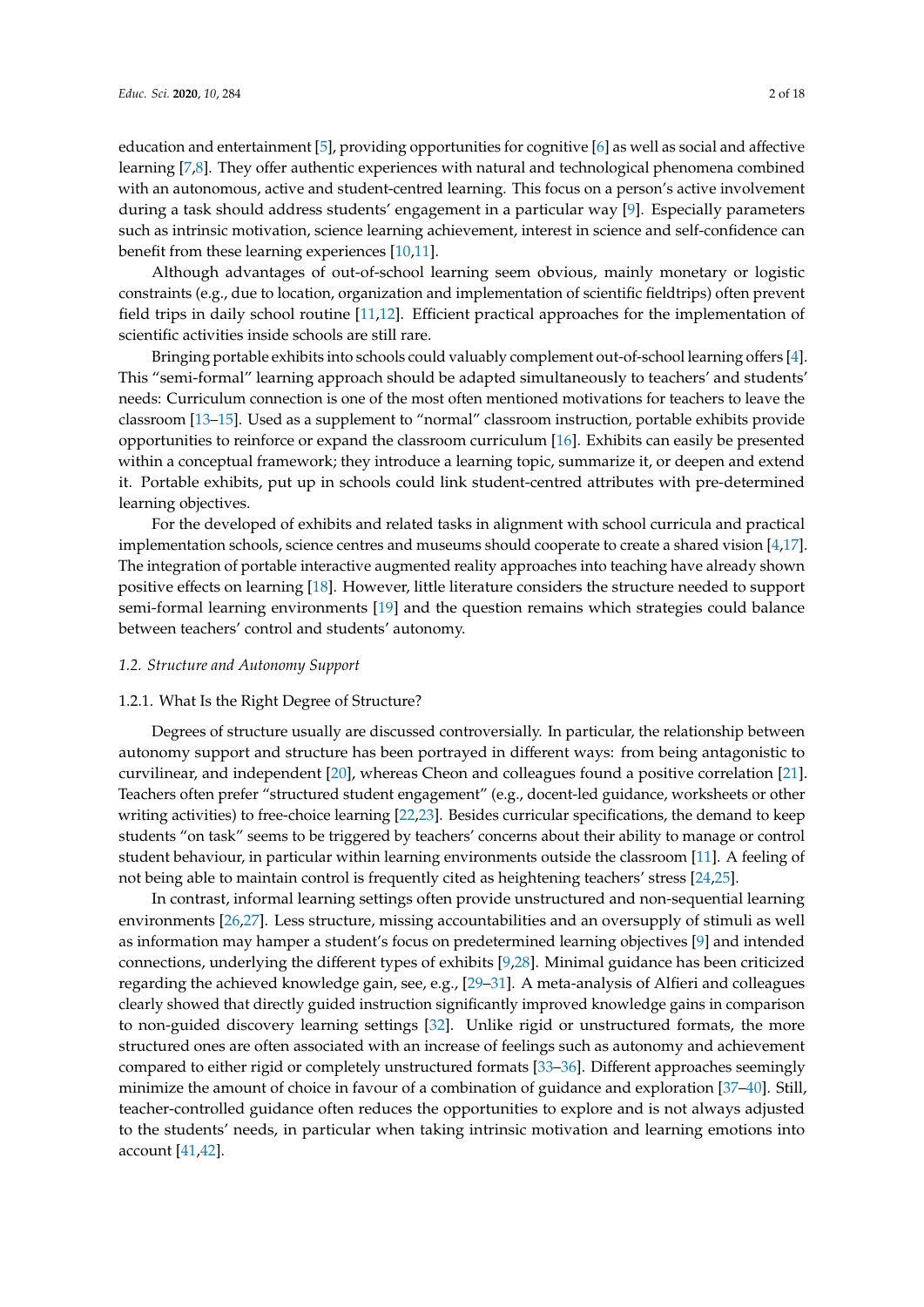# 1.2.2. Intrinsic Motivation as a Predictor for Students' Engagement and Academic Success

According to Self-Determination Theory (SDT), intrinsic motivation results from the perception that one's basic needs for autonomy, competence and relatedness are satisfied [\[43\]](#page-14-15). Needs for competence imply to interact effectively with one's environment, to have opportunities to express one's abilities and to experience skilfulness [\[43\]](#page-14-15). The need for relatedness is associated with a feeling of connectedness to others within a social context rather than being isolated from others [\[44\]](#page-14-16). Autonomy is defined as the need to be the origin of one's own behaviour and the experience of volition, choice, and self-regulation [\[43\]](#page-14-15).

Students' basic needs satisfaction predicts students' school engagement for learning activities, see, e.g., [\[45](#page-14-17)-47]. As a multidimensional construct, school engagement represents the way in which students act, feel and think [\[48\]](#page-14-19) and in which they participate. It involves a behavioural, cognitive and emotional dimension: Behavioural engagement includes the compliance with school rules, students' involvement and persistence in school-related activities [\[49\]](#page-14-20). Cognitive engagement includes the understanding and use of self-regulated learning strategies such as planning, monitoring and evaluating one's own progress [\[50\]](#page-15-0) and the motivation to learn [\[33\]](#page-14-9). Emotional engagement includes the emotional quality of a person's active involvement; it refers to students' attitudes towards learning, classmates and teachers and their personal identification with school and schoolwork [\[51\]](#page-15-1).

Melchor and colleagues [\[2\]](#page-13-20) assumed a mediation model (Figure [1\)](#page-2-0) that is based on the positive Melchor and colleagues [2] assumed a mediation model (Figure 1) that is based on the positive correlation between autonomy support, psychological needs satisfaction, school engagement and correlation between autonomy support, psychological needs satisfaction, school engagement and academic success. They confirmed this model in a survey with 2034 Angolan students and 2302 academic success. They confirmed this model in a survey with 2034 Angolan students and 2302 Dominican Republic students. Dominican Republic students.

<span id="page-2-0"></span>

**Figure 1.** Predictors for cognitive outcomes and academic self-concept hypothesized by the mediation **Figure** 1.1 model [2]. model [\[2\]](#page-13-20).

to support students' engagement and academic success. Stimulating learning environments should clearly foster students' perception of having control over their learning process, but they should also meet school demands [\[20\]](#page-13-17). Peer-monitoring could be a promising approach to combine both, autonomy  $\begin{bmatrix} 2 & 1 \\ 2 & 3 \end{bmatrix}$  support and structure within group learning activities. combine both, autonomy support and structure with group learning activities. The structure with group learning activities. The structure with group learning activities of the structure with group learning activities. The s In line with SDT, the mediation model stresses the importance of autonomy-supportive strategies

### *1.3. Peer- versus Self-Monitoring to Regulate Students' Learning Behaviour*

*1.3. Peer- Versus Self-Monitoring to Regulate Students' Learning Behaviour*  informal learning settings. Cooperative learning environments and learning settings in which one person (the tutor) imparts knowledge to another person (the tutee) combine cognitive activity with social interactions [\[52](#page-15-2)[–55\]](#page-15-3). In comparison, instructional monitoring is typically based on behavioural activity, making it particularly suitable for classroom management. Hereby, self-monitoring is a self-management strategy that involves observing, assessing and regulating one's own behaviour [\[56\]](#page-15-4). It has been found to be a key process in self-regulated learning [\[57\]](#page-15-5). In contrast, reciprocal peer-monitoring implies monitoring classmates as well as being monitored. Brown and colleagues [\[58\]](#page-15-6) defined peer-monitoring as peer-observing and checking the behaviour of others within the group regarding appropriateness and effectiveness. For both strategies of monitoring teachers as well as students could define target behaviours. Self-monitoring usually requires minimal training and is easy As a student-centred learning approach, group learning is frequently used within formal and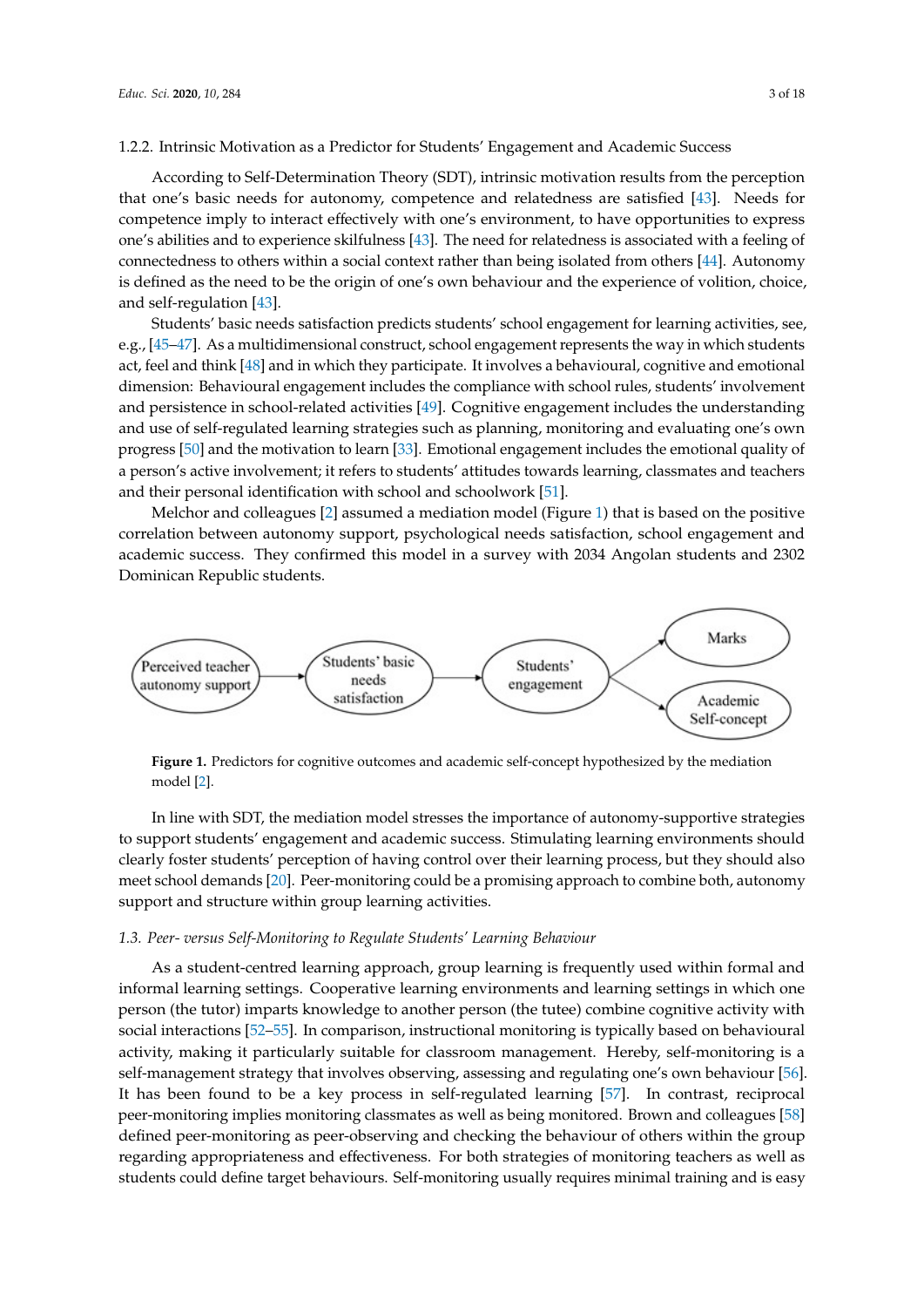to implement [\[59\]](#page-15-7), in contrast previous training for peer-monitoring depends on monitor variables (e.g., single vs. multiple behaviours) and the specific behaviour that is required. Interventions of self-monitoring, e.g., in [\[60–](#page-15-8)[64\]](#page-15-9) and peer-monitoring, e.g., in [\[58](#page-15-6)[,63\]](#page-15-10) have been applied to promote academic performance and "on-task" learning behaviours among students of different ages and across a variety of learning disabilities and emotional-behavioural difficulties. Thereby, self-monitoring was often used in learning settings with no possibilities for teacher control and in multiple contexts like math [\[65\]](#page-15-11) and writing or reading performance [\[60\]](#page-15-8).

Previous research can only be compared to a certain extent: Self-monitoring is mostly used in learning settings where students work on their own (e.g., while doing homework); whereas, peer-monitoring always implies social interactions. The scope of monitoring within and between both methods could differ from very little to intensive monitoring. In addition, monitoring could be used within different learning contexts and in combination with other instructional approaches, such as the use of a graphic organizer [\[60\]](#page-15-8). Thus, outcomes could differ fundamentally.

In the majority, both self- and peer-monitoring supported desired behaviours within the specific contexts and revealed to be equally effective, or superior to, teacher-directed procedures when knowledge gain was taken under consideration (see [\[58,](#page-15-6)[66\]](#page-15-12) for peer-monitoring and [\[67,](#page-15-13)[68\]](#page-15-14) for self-monitoring).

In contrast to positive effects of self-regulated learning on intrinsic motivation, self-efficacy and self-awareness [\[57\]](#page-15-5), results of peer-monitoring are ambiguous. Henington and Skinner [\[67\]](#page-15-13) stated that "peer monitoring can bring about both positive and negative social, emotional, and cognitive changes in students who are being monitored, as well as in those students doing the monitoring." (p. 251). Within the mediation model [\[2\]](#page-13-20) autonomy support is an important predictor of students' intrinsic motivation. Peer-monitoring as "learners keeping an eye on whether their partners are going through appropriate and effective processes and procedures of learning" [\[58\]](#page-15-6) (p. 174), could minimize students' perception of self-control in comparison to self-monitoring. Still, there is some evidence that regulation is not correlated with a feeling of restriction if guided by a person of the same age [\[46\]](#page-14-21) and reciprocal peer-monitoring could establish a positive interdependence among students. Additionally, taking cooperative learning into account, peer-monitoring can strengthen prosocial behaviour [\[69\]](#page-15-15). In conclusion, so far, students' perception of peer-monitoring in comparison to self-monitoring is difficult to predict.

### *1.4. Study Question*

To answer the research question if reciprocal and similar-age peer monitoring of students' activities should be recommended as guidance within semi-formal learning environments, we compared it with self-monitoring. Thus, we are among the first to test self- versus peer-monitoring with regard to effects on students' (1) cognitive achievement, (2) intrinsic motivation (perceived competence and perceived choice) and short-term learning emotions (anxiety, boredom, interest and well-being) as predictors of students' emotional engagement. Differences of previous literature in research designs, learning settings and the scope of monitoring prevents us from drawing concrete hypotheses, e.g., [\[63,](#page-15-10)[70\]](#page-15-16). The comparison with self-monitoring could reveal important tendencies if peer-monitoring might be a key to guide group learning activities within semi-formal learning.

# **2. Materials and Methods**

# *2.1. Instructional Concept*

We designed a mobile exhibition to test for differences between peer- and self-monitoring. In line with an "Education for Sustainable Development" (ESD), our exhibits focused on the potential of renewable resources to replace fossil fuels, especially by focusing on bioenergy. As an interdisciplinary educational goal, ESD became part of the curriculum across all schools in most federal states within Germany. Content-wise, it addresses the Sustainable Development Goals (SDGs), defined as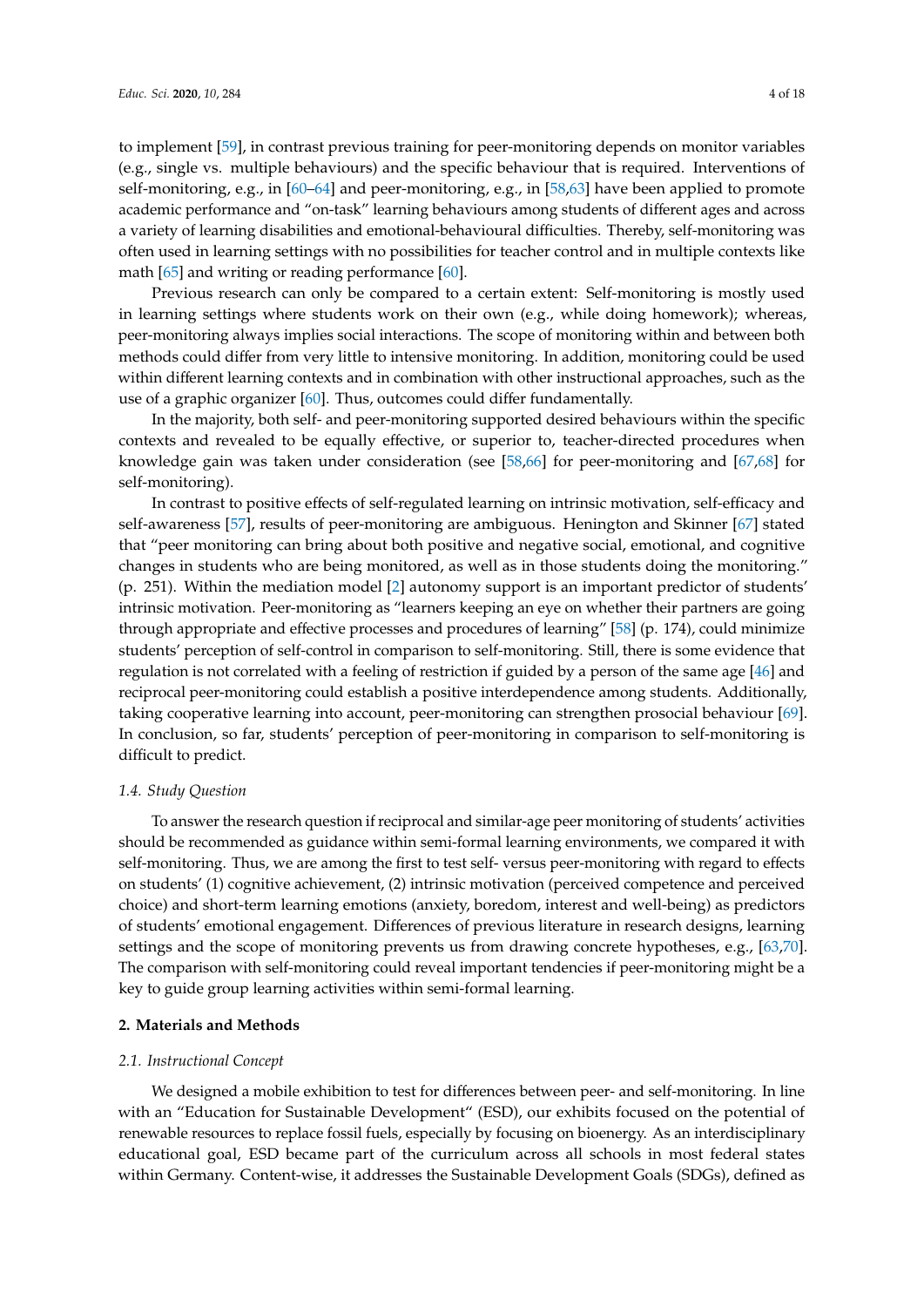17 interlinked goals "to achieve a better and more sustainable future for all" [\[71\]](#page-15-17). As an essential part of the Agenda 2030 for Sustainable Development, the SDGs were set by the United Nations General Assembly in 2015 and are intended to be achieved by the year 2030. As part of young students' scientific literacy, it is not only imperative to sensitise their awareness of the finiteness of fossil fuels, but also to inform them about possible alternatives and related technologies. In contrast to wind, water and solar energy, educational approaches concerned with the topic of bioenergy are still limited and many students show only little knowledge of the use of biomass as an energy source [\[72,](#page-15-18)[73\]](#page-15-19). This lack of knowledge seems to be independent of age and origin [\[74,](#page-15-20)[75\]](#page-16-0). Within the exhibition, references can be made in particular to SDG 7, which proposes to "Ensure access to affordable, reliable, sustainable and modern energy for all" and to SDG 12, which calls to "Ensure sustainable consumption and production patterns".

Our exhibition offers eight mobile exhibits that focus on the heterogeneous nature of products based on renewable resources and used for bioenergy. They could be presented in out-of-school settings as well as inside schools. Exhibit modules can be used independently as solitary elements. We placed a special focus on the application of "hands-on" exhibits in combination with multi-sensory exploration as they are considered more attractive and leading to longer-lasting attention compared to non-participatory exhibits [\[76,](#page-16-1)[77\]](#page-16-2). Exhibits 1–4 covered a comparison of products based on renewable resources and mineral-oil-based products by including four aspects:

- 1. sorting of different products based on their ingredients and the process of degradation;
- 2. using vision to compare natural and synthetic fibre structures with a microscope;
- 3. using touch in a haptic comparison of natural and synthetic fibre structures;
- 4. smelling and tasting of natural products used as food colorants and their assignment to associated products.

Exhibits 5–7 showed application forms of bioenergy based on renewable gaseous, solid and liquid biomass-based fuels; they included:

- 5. a miniature model of a biogas plant;
- 6. an "energy organ" consisting of eight columns (energy "content" of 1 kW each) filled with renewable and fossil fuels. Students compared volumes and energy values of renewable and fossil fuels;
- 7. the production of sunflower oil with a manual seed press, including its tasting and burning (conducted under supervision).

Exhibits 8 presented an interactive computer game as a voluntary learning activity that was not included in the knowledge questionnaire. The "energy race" required physical effort (displayed as kW) by riding a fixed bicycle on a roll.

# *2.2. Workbook Guidance*

In favour of one independent variable, we combined both peer- and self-monitoring with an instructional workbook, providing learners with guidance about how to interact with the exhibits—cf. [\[78\]](#page-16-3) (p. 162 ff.). Following Kromba $\beta$  and Harms [\[79\]](#page-16-4), the workbook consisted of a closed task setting and was subdivided into sections; each section corresponded to a "hands-on" exhibit. The informational sheets provided clearly defined solutions and were, together with the workbook contents, subsequently monitored in the knowledge questionnaire. We focused on factual information in favour of a between-groups comparison with only one independent variable (peer- versus self-monitoring). Thus, we deliberately avoided open-ended tasks—cf. [\[4\]](#page-13-2), in favour of group comparisons.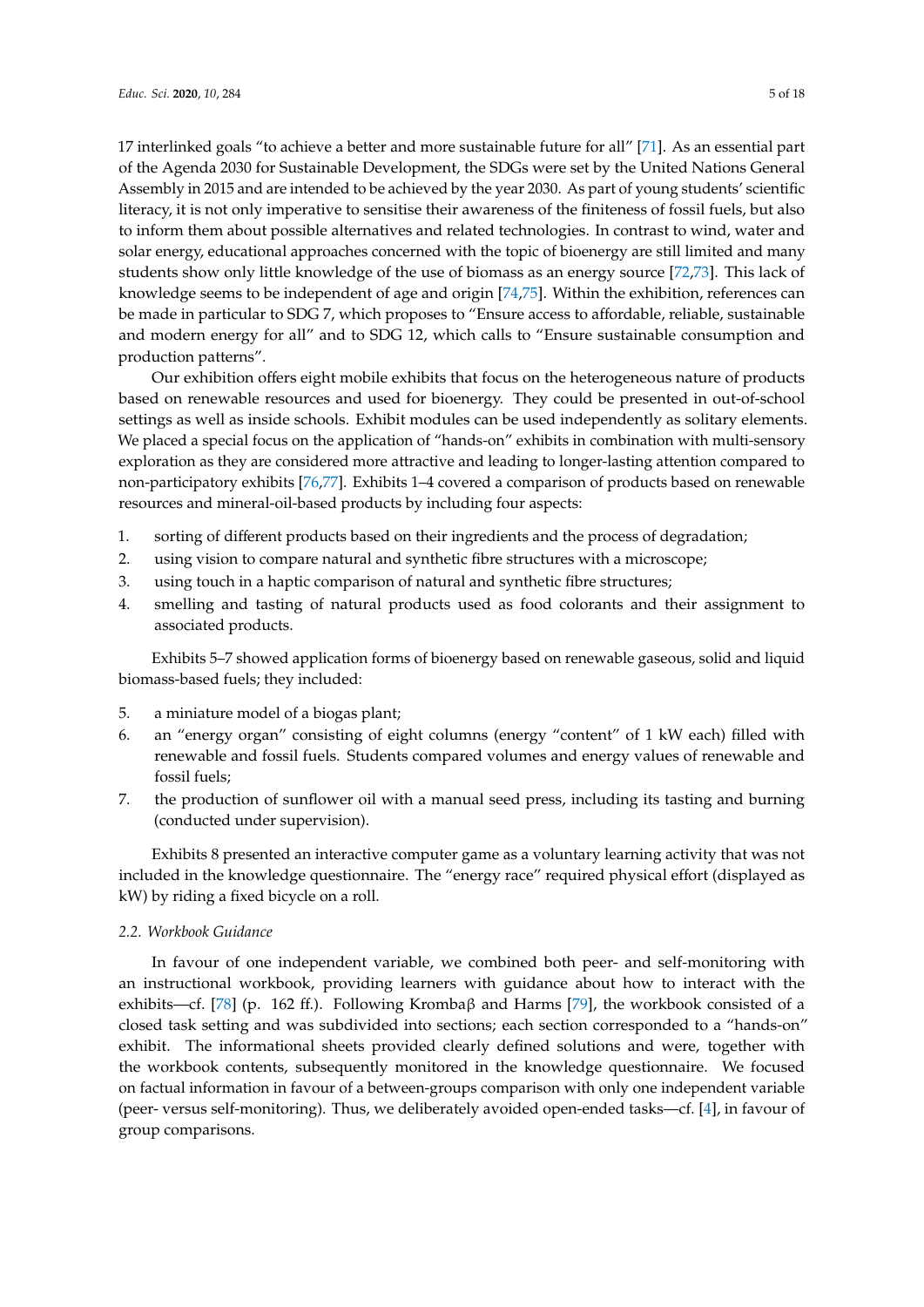# *2.3. Implementation*

Within the framework of "Bringing the science centre to school" the mobile exhibition was offered to secondary schools (Level 2 of the International Standard Classification of Education) in Bayreuth (Bavaria) and the surrounding area. The data were collected by carrying out a questionnaire survey with a pre-, post- and retention-test design, including a control.

In total, 470 students (8th/9th grade) participated, with an average age of 14 years (8th) and 15 years (9th grade). Classes from different schools were randomly assigned to the experimental groups, but students from the 8th and 9th grades were not mixed. but students from the 8th and 9th grades were not mixed.

The visit of the exhibition was part of an educational programme: Two groups, a self-monitored The visit of the exhibition was part of an educational programme: Two groups, a self-monitored group ( $n = 218$ , female:  $47.7\%)$  and a peer-monitored group ( $n = 230$ , female:  $49.4\%)$  participated in our preliminary session (20 min), the workbook-guided visit (90 min) of the exhibition and the debriefing session (15 min) (see Figure 2). An additional control group (*n* = 22, female: 34.8%) did not debriefing session (15 min) (see Figur[e 2](#page-5-0)). An additional control group (*n* = 22, female: 34.8%) did not participate in the educational programme. The preliminary session of the programme was divided participate in the educational programme. The preliminary session of the programme was divided in two parts: The first part comprised a topical introduction that provided background knowledge in two parts: The first part comprised a topical introduction that provided background knowledge for a more profitable learning experience. The second included an introduction to the process of monitoring (see Section 2.4). The debriefing session (15 min) summarized the learning outcomes. The monitoring (see sectio[n 2.4](#page-5-1)). The debriefing session (15 min) summarized the learning outcomes. The same person conducted the preliminary and the debriefing sessions to avoid any "teacher effects"<br>within test results; during the workbook-guided visit of the exhibition, there was no teacher guidance. within test results; during the workbook-guided visit of the exhibition, there was no teacher guidance. Per day, two classes visited the exhibition with a time frame of 135 min per class. The number of students in the exhibition did not exceed 34 at any given moment. Classes were randomly divided into self- and peer-monitored groups and subdivided, also randomly, into groups with up to four students each. Both treatment groups completed identical exhibit-related and workbook-guided activities. We specified different rotation sequences for each group in the workbook to provide a smooth cycle between exhibits. Each group had a time frame of up to 15 min per exhibit.

<span id="page-5-0"></span>

**Figure 2.** Overview of the study design including the two interventions and the control group (white **Figure 2.** Overview of the study design including the two interventions and the control group (white boxes), applied scales (grey boxes) and time of testing indicated by an arrow. boxes), applied scales (grey boxes) and time of testing indicated by an arrow.

# <span id="page-5-1"></span>*2.4. Self- Versus Peer-Monitoring 2.4. Self- versus Peer-Monitoring*

The experimental groups differed in internal regulation (self-regulated behaviour) and The experimental groups differed in internal regulation (self-regulated behaviour) and externally regulated behaviour (peer-regulated behaviour). We defined particular target behaviours that should<br>. help students to keep the focus on specific learning objectives—see [\[66\]](#page-15-12), which were communicated to help students to keep the focus on specific learning objectives—see [66], which were communicated to both groups. The self-monitored group assessed individual learning behaviour by checkmarks that were placed on supplementary sheets. In addition, behavioural rules were fixed on a poster that was put up in front of the class (self-monitored group) or connected with specific roles and written down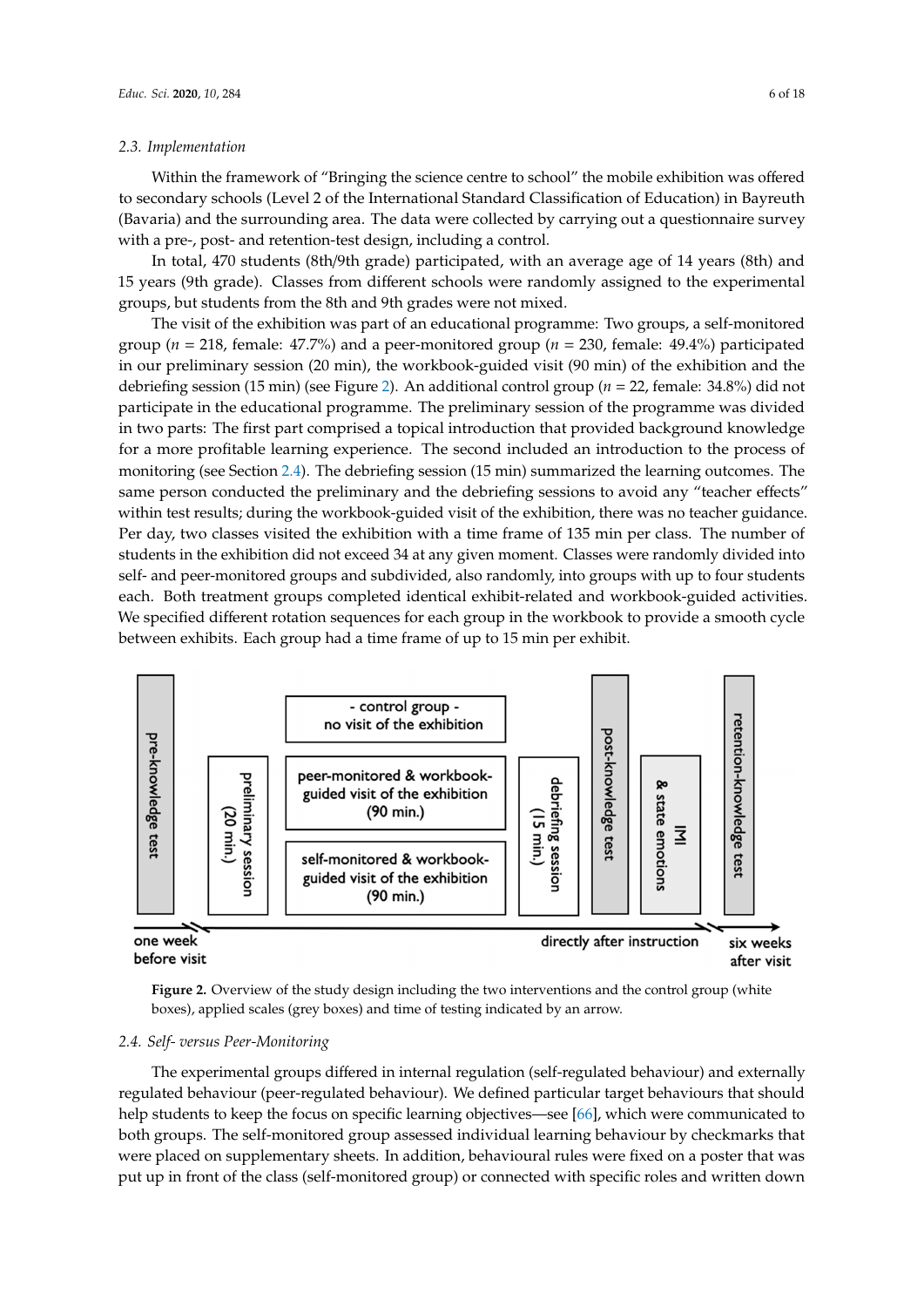on role cards (peer-monitored group). Each peer-monitored group received a little bag with the same amount of role cards as group members. Before starting with an exhibit, each person had to draw a card out of the bag and put it back when finished. Meanwhile, role card holders were responsible for the adherence of role instructions (Table [1\)](#page-6-0) by the rest of the group. Requisites visualized specific roles; e.g., glasses for the role as a reader.

<span id="page-6-0"></span>

| Reader Read out to the<br>Rest of the Group       | <b>Moderator Monitored</b><br>That Peers                                                    | <b>Material Guard</b><br><b>Monitored That</b><br>Peers $\dots$ | <b>Inspector Monitored</b><br>That Peers                                                   |
|---------------------------------------------------|---------------------------------------------------------------------------------------------|-----------------------------------------------------------------|--------------------------------------------------------------------------------------------|
| short operating<br>procedures at<br>each exhibit. | stayed focused on<br>the topic.                                                             | handled materials<br>with care.                                 | tried to solve all exhibit<br>related activities.                                          |
| information written<br>down in the workbook.      | did not disturb other<br>groups and worked<br>quietly (measured by a<br>sound level meter). | left each exhibit tidy<br>and neat.                             | recorded all results in<br>the workbook.                                                   |
|                                                   | finished each<br>exhibit-related task that<br>had been started.                             |                                                                 | finished activities before<br>the comparison of own<br>results with provided<br>solutions. |

**Table 1.** Description of role-specific instructions as target behaviours for peer-monitoring.

### 2.4.1. Measurement of Science Learning Outcomes

We applied a pre-, post- and retention test to monitor pre-knowledge as well as the short- and long-term learning effects of the self- and peer-monitored groups. For the assessment of knowledge achievement (as the dependent variable), we developed a multiple-choice questionnaire with 21 items and four distractors per item. A pilot study validated the multiple-choice questionnaire on the basis of 25 students (female: 45.8%) without visiting the exhibition. Questions covered factual knowledge with regard to workbook tasks and information sheets (see Table [2\)](#page-6-1).

<span id="page-6-1"></span>

| 1. Which Plant Is<br><b>Used for Liquid</b><br><b>Fuel Production in</b><br>Germany? | 2. Which Source of<br><b>Energy Is Based on</b><br>Mineral Oil? | 3. The Origin of<br><b>Bioenergy Is Based on</b><br>. | 4. Mineral Oil Arises<br>from $\dots$             |
|--------------------------------------------------------------------------------------|-----------------------------------------------------------------|-------------------------------------------------------|---------------------------------------------------|
| (a) barley                                                                           | (a) gasoline                                                    | (a) wind                                              | (a) dinosaur fossils                              |
| (b) rye                                                                              | (b) heating oil                                                 | (b) sunlight                                          | (b) underground<br>methane bubbles                |
| (c) wheat                                                                            | (c) biodiesel                                                   | (c) water                                             | (c) emissions of black<br>smokers in the deep sea |
| (d) rape                                                                             | (d) plastic                                                     | (d) geothermal energy                                 | (d) dead marine<br>organisms                      |

Table 2. Listing of four item examples of the science achievement questionnaire <sup>1</sup>.

 $1$  Note that more than one correct answer could be given.

We used the same questions and students' incorrect answers as distractors in the multiple-choice questionnaire and conducted a distractor analysis (*n* = 51, female: 36.2%; note that gender distribution was not balanced). Based on this analysis, we selected distractors with a solution probability that varied from 20% to 80%. We applied an item difficulty index of about 25% easy items, 50% medium items and 25% difficult items [\[80\]](#page-16-5). Multiple-choice items had a sufficient level of internal consistency, determined by Cronbach's alpha coefficients (*n* = 470) of 0.651 (pre-knowledge), 0.751 (post-knowledge) and 0.688 (retention-knowledge) [\[81\]](#page-16-6). In the main study, students completed the pre-test one week before participation, the post-test immediately after, and the retention test six to eight weeks later (Figure [1\)](#page-2-0). Students were not informed about the test schedules or repeated applications; see, e.g., [\[82\]](#page-16-7).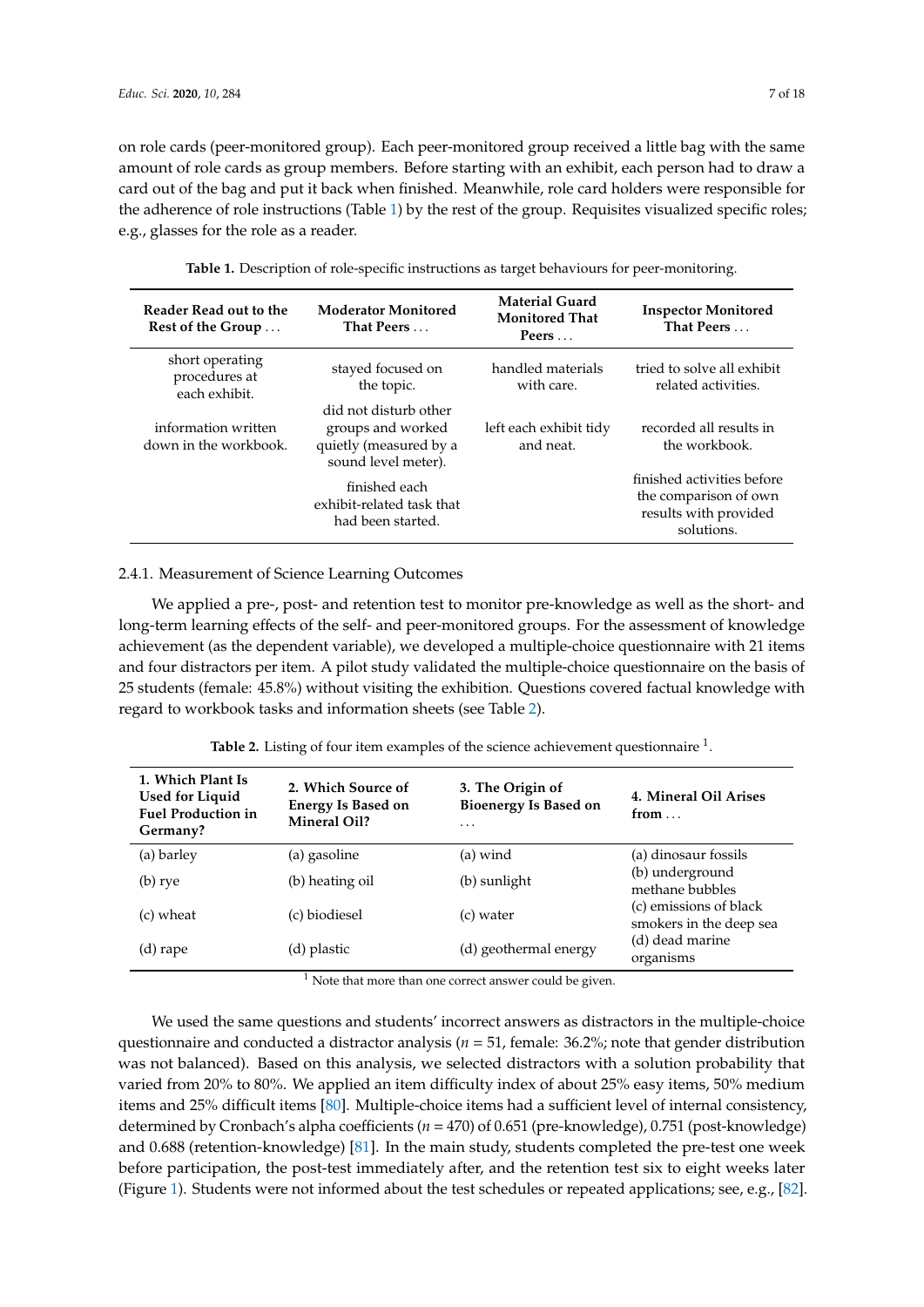Additionally, students were assured that their responses would have no influence on their school marks. We advised teachers not to make any thematic connection to the exhibition until finishing the study with the retention questionnaire. In order to exclude external learning variables not due to the programme—e.g., [\[83\]](#page-16-8), a control group (*n* = 22, female: 34.8%) completed the questionnaire three times without participating in the programme. In the statistical analysis, we considered gender differences because the distribution was not balanced.

# 2.4.2. Measurement of Predictors for Short-Term Learning Emotions and Intrinsic Motivation

Within the post-questionnaire, we assessed students' short-term learning emotions and indicators for students' intrinsic motivation as dependent variables. The German translation [\[84\]](#page-16-9) of the subscales—perceived competence (6 items, e.g., "I was pretty skilled at this activity.") and perceived choice (7 items, e.g., "I did this activity because I wanted to.")—of the intrinsic motivation inventory [\[85\]](#page-16-10) was applied as well as subscales for the short-term learning emotions (4 items each, which also included reversed items) of anxiety (e.g., "I felt under pressure during the activity."), boredom (e.g., "I felt bored."), interest (e.g., "I want to learn more about that topic.") and well-being (e.g., "I enjoyed the activity"); based on Gläser-Zikuda and colleagues [\[86\]](#page-16-11) and adapted by Meissner and Bogner [\[87\]](#page-16-12). Both instruments used a 4-point Likert scale  $(1 = \text{very high}, 4 = \text{very low})$ . We assessed sufficient Cronbach's alpha coefficients between 0.730 and 0.849 for all scales [\[81\]](#page-16-6).

# *2.5. Statistics*

SPSS Statistics was used for data analysis. The effect size (r = z $\gamma$ N) was calculated according to Field [\[88\]](#page-16-13) with 0.10 regarded as a small, 0.30 as a medium, and 0.50 as a large effect size [\[89\]](#page-16-14). We conducted a non-parametric Mann–Whitney test for inter-group differences and a Wilcoxon signed-rank test for within group differences, due to the non-normal distribution of our scores (Kolmogorov–Smirnov test,  $p < 0.05$ ). Additionally, a binary logistic regression measured the relationship between the post- or retention knowledge (categorical dependent variable) and scenario, pre-knowledge and gender (independent predictor variables). Results display the odds ratio as a probability score where the independent variable is a predictor of the dependent variable. We included the effect of pre-existing knowledge, gender and the interaction as predictor variables. The odds ratio shows the effect of the variables in the equation (reference category: peer-monitored group, right answer, male); odds ratio = 1 reflects no difference in knowledge gain, odds ratio >1 indicates a higher, and odds ratio <1—a lower probability to give correct answers.

# **3. Results**

For none of the group comparisons significant differences were calculated for different grades or gender.

# *3.1. Within-Group Comparison of the Control Group*

A control group (*n* = 22) completed our questionnaires at the three test intervals. A comparison between pre-test (25th/75th,  $P = 6.0/11.25$ , median = 10), post-test (25th/75th,  $P = 8.75/12$ , median = 10) and retention test (25th/75th,  $P = 6/13$ , median = 10) revealed neither external short- and long-term nor persistent learning effects: Pre- versus post-test (z = −1.28, *p* = 0.2, r = 0.27); pre- versus retention test (z = −0.68, *p* = 0.50, r = 0.15); post-test versus retention test (z = −0.49, *p* = 0.63, r = 0.10).

# *3.2. Science Learning Outcome*

Sum scores of correct answers of both peer- and self-monitoring showed a highly significant knowledge increase in short- and long-term learning outcomes in comparison to pre-knowledge. Long-term achievement decreased in both groups in comparison to short-term learning outcomes (Figure [3\)](#page-8-0).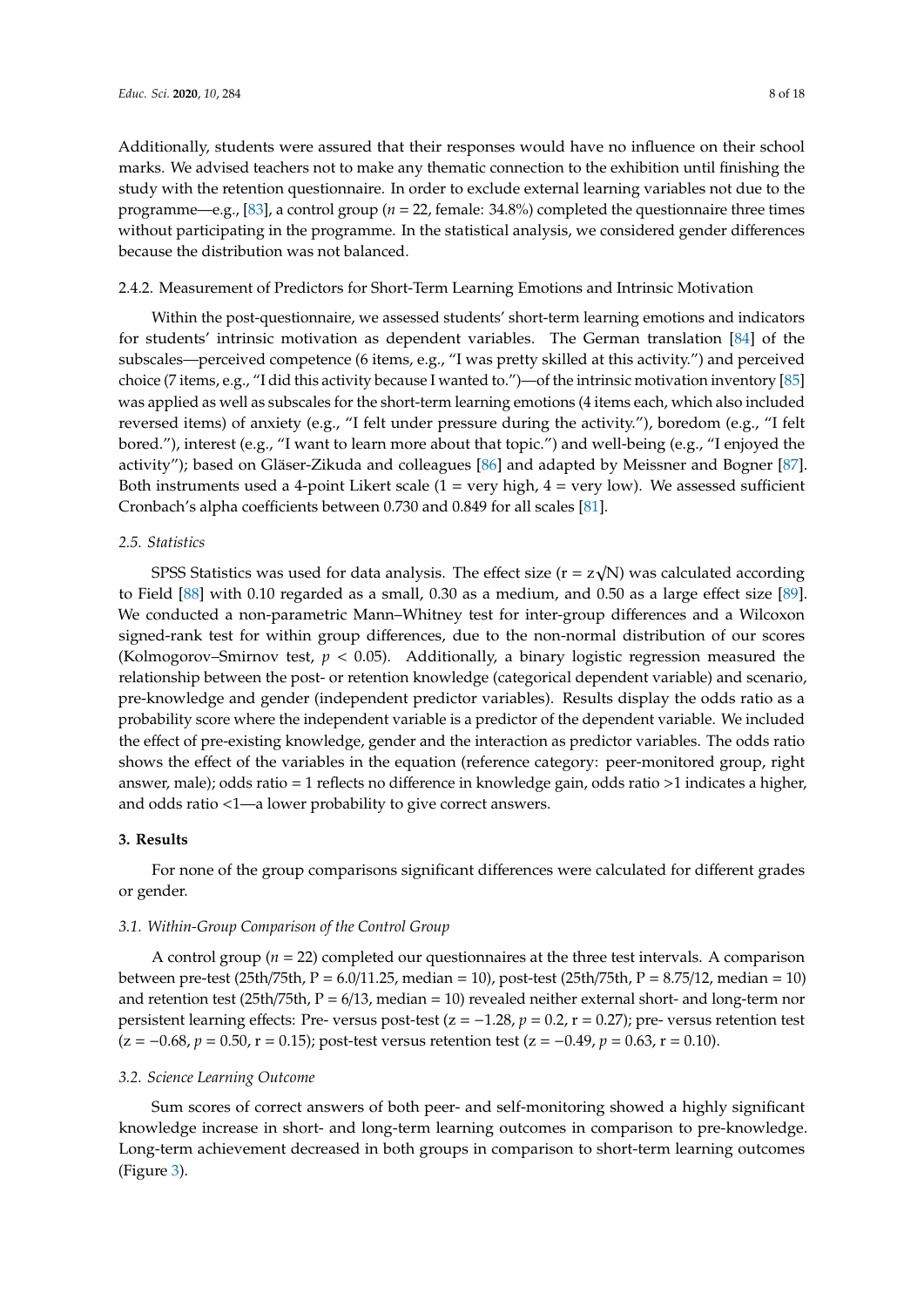<span id="page-8-0"></span>

Figure 3. Box-and-whisker plot showing sum scores of knowledge achievement of the self- and peer-monitored group at the three times of testing. Note: The box-and-whisker plot indicates the median, lower and upper quartile and the 9th and 91st percentile; \*\*\* significant at <0.001, \* significant at <0.05.

#### *3.3. Peer- Versus Self-Monitoring 3.3. Peer- versus Self-Monitoring*

At all testing times, the peer-monitored group showed higher achievement outcomes (pre-, post-At all testing times, the peer-monitored group showed higher achievement outcomes (pre-, post-and retention test) than the self-monitored group (Table [3\)](#page-8-1). Differences remained if effects of the predictor variables of pre-knowledge and gender were excluded. In detail: Our inter-group comparison of science knowledge achievement scores (21 items) showed that, immediately after the programme, the peer-monitored cohort (25th/75th, P = 13.0/18.0, median = 16) performed significantly better than the self-monitored cohort (25th/75th, P = 10.0/16.25, median = 13), (U = 17837.50, z = -5.30,  $p < 0.001$ \*\*\*,  $r = 0.25$ ). The better performance of the peer-monitored group (25th/75th, P = 10.0/16.0, median = 14) compared to the self-monitored group (25th/75th,  $P = 9.0/14.0$ , median = 12) still persisted six weeks after the programme (U= 18872,  $z = -4.54$ ,  $p < 0.001$  \*\*\*,  $r = 0.21$ ). A higher score of the peer-monitored cohort (25th/75th, P = 7.0/13.0, median = 10) was already visible in the pre-knowledge test (U= 21835,  $z = −2.37$ ,  $p < 0.018$ <sup>\*</sup>,  $r = 0.11$ ) in comparison to the self-monitored cohort (25th/75th, P = 7.0/11.0, median  $= 9$ ).

|  |  |  | Table 3. Group comparison of science knowledge achievement between different times of testing. |  |
|--|--|--|------------------------------------------------------------------------------------------------|--|

<span id="page-8-1"></span>

|               | Self-Monitored Group ( $n = 218$ ) |               |                | Peer-Monitored Group ( $n = 230$ ) |              |              |  |
|---------------|------------------------------------|---------------|----------------|------------------------------------|--------------|--------------|--|
|               | T1                                 | T2            | T <sub>3</sub> | Т1                                 | Т2           | T3           |  |
| $25th/75th$ P | 7.0/11.0                           | 10.0/16.25    | 9.0/14.0       | 7.0/13.0                           | 13.0/18.0    | 10.8/16.0    |  |
| Median        | 9.0                                | 13.0          | 12.0           | 10.0                               | 16.0         | 14.0         |  |
|               | T1:T2                              | T1: T3        | T2: T3         | T1: T2                             | T1: T3       | T2: T3       |  |
| Z.            | $-11.52$                           | $-8.84$       | $-6.20$        | $-12.31$                           | $-10.62$     | $-9.56$      |  |
| v             | $<0.001$ ***                       | $< 0.001$ *** | $<0.001$ ***   | $<0.001$ ***                       | $<0.001$ *** | $<0.001$ *** |  |
| r             | $-0.78$                            | $-0.60$       | $-0.42$        | $-0.81$                            | $-0.70$      | $-0.63$      |  |

Note: Wilcoxon signed-rank test z; \*\*\* significant at  $p < 0.001$ , exact one-tailed significance; effect size r.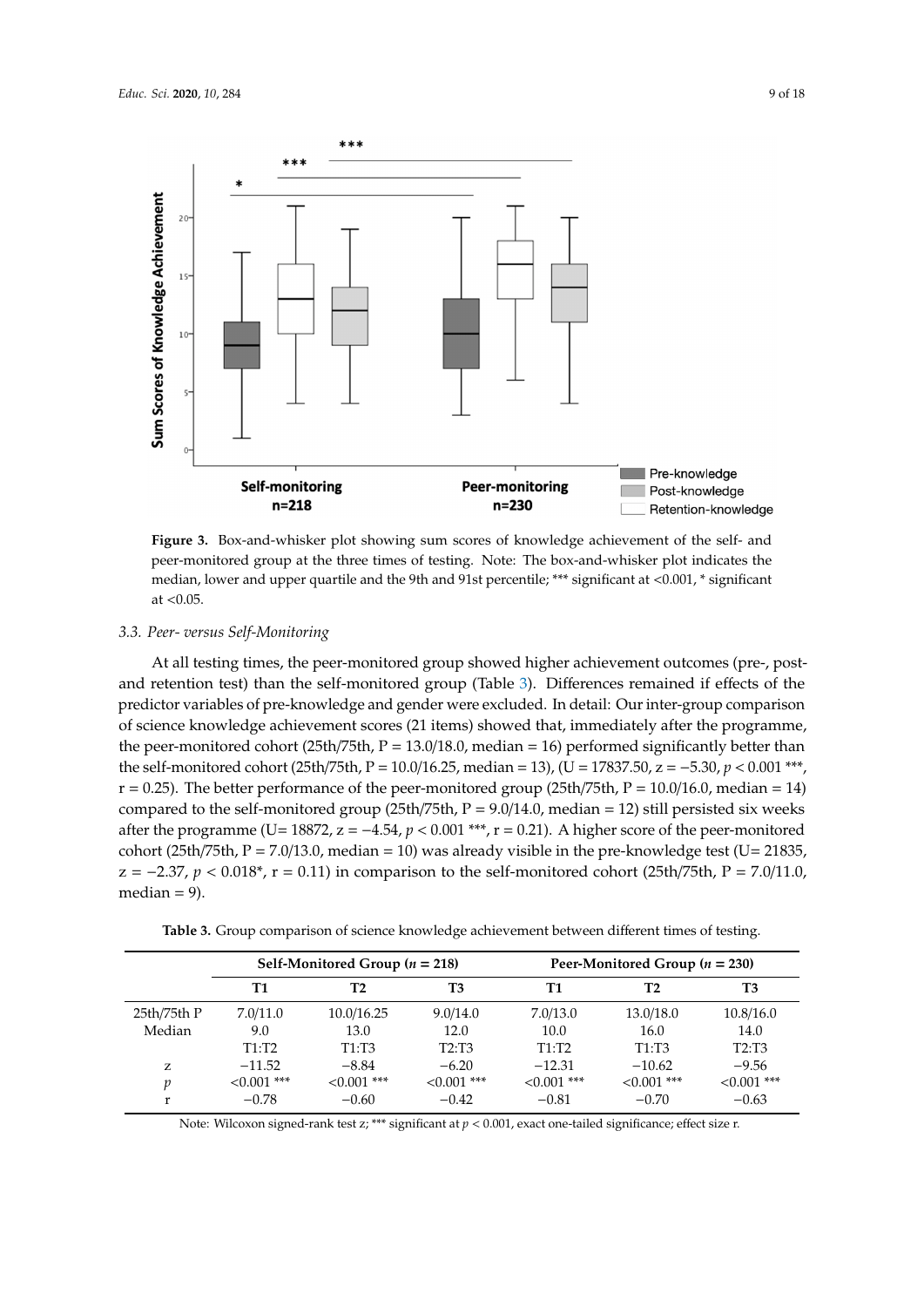We applied a logistic regression to test for the influence of pre-existing knowledge and gender in post- (Table [4\)](#page-9-0) and retention knowledge (Table [5\)](#page-9-1). Asterisks indicate that all predictor variables (scenario, pre-knowledge and gender) for post- as well as for retention knowledge were statistically significant (with the exception of gender in step 5 for the retention knowledge): Depending on the predictor included in the model, the odds ratio reveals a probability, which is 33.1% (odds ratio = 0.669) to 39.8% (odds ratio = 0.602) higher, that the self-monitored group responds incorrectly in the post-knowledge test (Table [4\)](#page-9-0). The retention knowledge test shows similar results, with a probability that is 22.3% (odds ratio =  $0.777$ ) to  $40.8\%$  (odds ratio =  $0.592$ ) higher (Table [4\)](#page-9-0).

<span id="page-9-0"></span>**Table 4.** Logistic regression predicting "post-knowledge" from scenario, pre-knowledge and gender by odds ratio.

| Variable                            | Reference                                            | Step 1                                           | Step 2         | Step 3               | Step 4    | Step 5    |
|-------------------------------------|------------------------------------------------------|--------------------------------------------------|----------------|----------------------|-----------|-----------|
| Intervention                        | peer-mediated                                        | $0.669**$                                        | $0.687**$      | $0.602**$            | $0.605**$ | $0.691**$ |
| Pre-knowledge                       | right answer                                         |                                                  | $0.387**$      | $0.347**$            | $0.353**$ | $0.350**$ |
| Intervention $\times$ Pre-knowledge |                                                      |                                                  |                | $1.230*$             | $1.222*$  | $1.238*$  |
| Gender                              | male                                                 |                                                  |                |                      | $0.798**$ | 916       |
| Intervention $\times$ Gender        |                                                      |                                                  |                |                      |           | $0.769**$ |
| Constant                            |                                                      | $2.483**$                                        | $4.296**$      | $4.601**$            | $5.126**$ | $4.795**$ |
|                                     | $\cdot$ $\sim$<br>$\sim$ $\sim$ $\sim$ $\sim$ $\sim$ | $\sim$ $\sim$ $\sim$ $\sim$ $\sim$ $\sim$ $\sim$ | $\cdot$ $\sim$ | $\sim$ $\sim$ $\sim$ |           |           |

*n* = 9534 (\* significant at *p* < 0.05, \*\* significant at *p* < 0.01).

<span id="page-9-1"></span>**Table 5.** Logistic regression predicting "retention-knowledge" from scenario, pre-knowledge and gender by odds ratio.

| Variable                                 | Reference     | Step 1    | Step 2    | Step 3    | Step 4    | Step 5    |  |
|------------------------------------------|---------------|-----------|-----------|-----------|-----------|-----------|--|
| Intervention                             | peer-mediated | $0.752**$ | $0.777**$ | $0.592**$ | $0.593**$ | $0.601**$ |  |
| Pre-knowledge                            | right answer  |           | $0.353**$ | $0.281**$ | $0.284**$ | $0.283**$ |  |
| Intervention $\times$ Pre-knowledge      |               |           |           | $1.572**$ | $1.567*$  | $1.569**$ |  |
| Gender                                   | male          |           |           |           | $0.890**$ | 902       |  |
| Intervention $\times$ Gender             |               |           |           |           |           | 974       |  |
| Constant                                 |               | $1.622**$ | $2.901**$ | $3.326**$ | $3.513**$ | $3.490**$ |  |
| $n = 9534$ (* $n < 0.05$ ** $n < 0.01$ ) |               |           |           |           |           |           |  |

*n* = 9534 (\* *p* < 0.05, \*\* *p* < 0.01).

## *3.4. Short-Term Learning Emotions and Intrinsic Motivation*

Students of the peer-monitored group had a significantly lower perception of their level of boredom and anxiety and a significantly higher perception of their level of competence in comparison to the self-monitored group (Table [6\)](#page-9-2). We did not record any differences with regard to the perception of choice, well-being and interest. Within all between-group comparisons, the effect size r was small.

<span id="page-9-2"></span>**Table 6.** Between-group comparison of predictors for the perception of short-term learning emotions (left side) and intrinsic motivation (right side).

| Variable                    |               | Well-Being | Interest | <b>Boredom</b> | Anxiety  | Competence | Choice  |
|-----------------------------|---------------|------------|----------|----------------|----------|------------|---------|
| Self-monitored              | (25th/75th P) | 1.3/2.3    | 1.5/2.5  | 2.8/3.5        | 3.3/3.5  | 2/2.5      | 1.6/2.6 |
| $(n = 152)$                 | Median        | 1.8        | 2        | 3              | 3.5      | 2.3        | 2.1     |
| Peer-monitored              | (25th/75th P) | 1.5/2.3    | 1.5/2.5  | 2.8/3.8        | 3.3/4    | 1.8/2.5    | 1.6/2.3 |
| $(n = 230)$                 | Median        | 1.9        | 2        | 3.3            | 3.8      | 2.2        | 2       |
|                             | U             | 17254      | 17256    | 15298          | 14810    | 14377      | 16324   |
| Between-group<br>comparison | Z.            | $-0.22$    | $-0.22$  | $-2.08$        | $-2.59$  | $-2.96$    | $-1.1$  |
|                             | n             | 0.83       | 0.83     | $0.04*$        | $0.01**$ | $0.003$ ** | .27     |
|                             | $\mathbf{r}$  | 0.01       | 0.01     | 0.11           | 0.13     | 0.15       | 0.06    |

Note: Mann–Whitney U test and z; \*\* significant at  $p < 0.01$ , \* significant at  $p < 0.05$ , exact one-tailed significance; effect size r.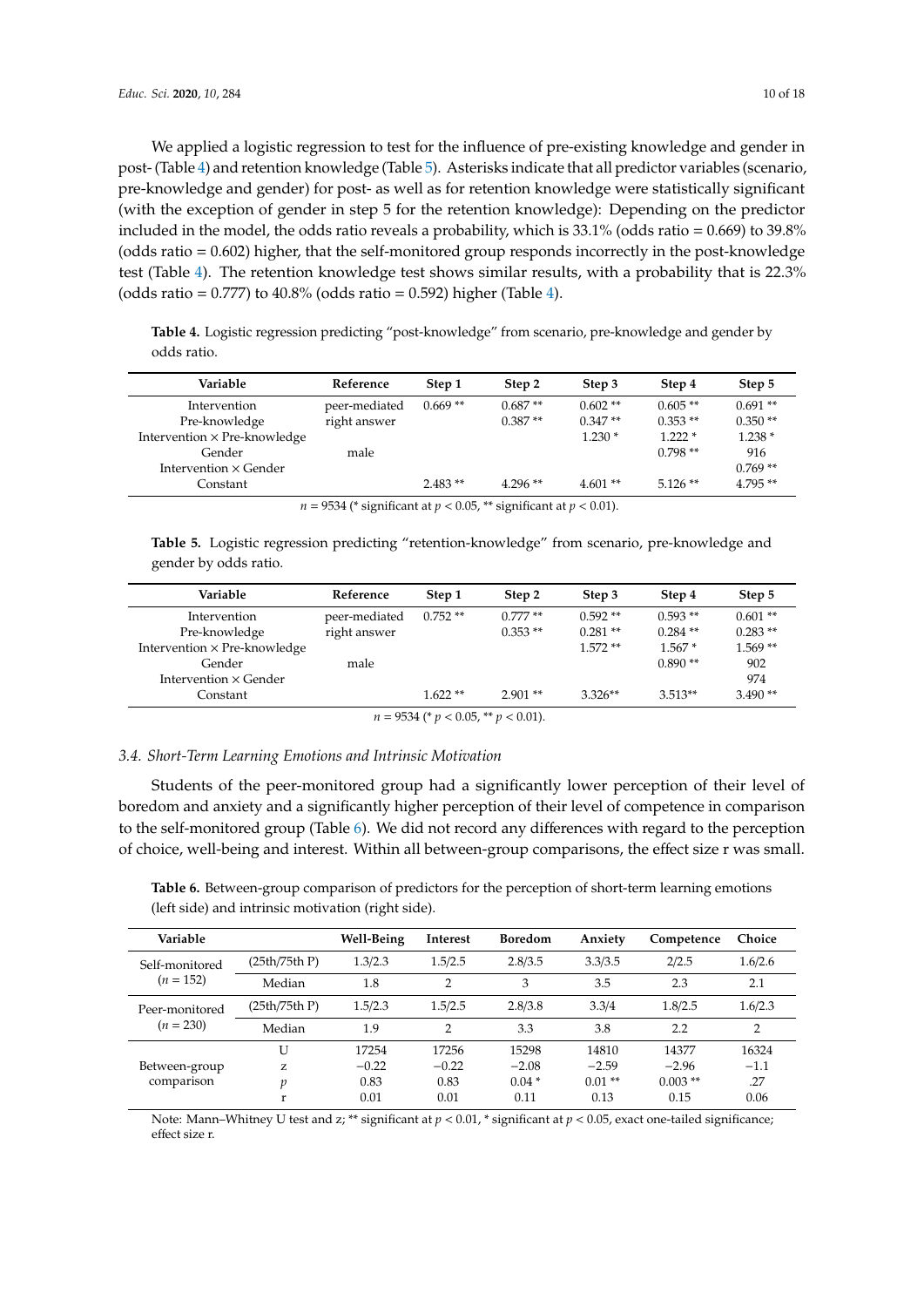# **4. Discussion**

Based on the mediation model (see Figure [1\)](#page-2-0), we assumed that peer-monitoring should support students' capacity to take control of their learning, if monitoring is not connected with a feeling of restriction. We proposed peer-monitoring of students' activities as an instructional guidance within semi-formal learning environments. In comparison to previous studies that had a strong focus on academic achievement, the study at hand examined not only students' learning outcomes, but also affective predictors for students' classroom engagement. The between-group comparison underlined that the application of peer-monitoring resulted in an increased level of knowledge combined with a better perception of competence, while anxiety and boredom levels diminished.

In favour of comparability, cognitive and affective effects are considered separately, even though engagement is a multifaceted construct and cognitive learning outcomes, intrinsic motivation and short-term learning emotions should not be regarded as isolated factors but as influencing each other; see [\[90,](#page-16-15)[91\]](#page-16-16).

# *4.1. Within-Group Comparison*

Both the self- and the peer-monitored group demonstrated a significant increase in short- and long-term cognitive learning. This is in line with previous research in peer-monitoring [\[58](#page-15-6)[,66\]](#page-15-12) and self-monitoring [\[67,](#page-15-13)[68\]](#page-15-14) that focused on students' knowledge gain.

We did not compare workbook with non-workbook guidance, but we still can conclude that the applied workbooks provided guidance about how to interact with the exhibit and seemed to be effective with regard to factual knowledge. Our results support the combination of instructions for behavioural activity with an additional assistance to structure cognitive activity, such as workbooks. They are in accordance with Krombaβ and Harms [\[79\]](#page-16-4), who showed positive effects of worksheets for acquiring basic knowledge in a natural history museum. Researchers provide counterarguments like the restriction of exploration [\[92,](#page-16-17)[93\]](#page-16-18) and pro-arguments, e.g., facilitating group dialogues and curriculum connection [\[94\]](#page-16-19) with regard to worksheets in an out-of-school learning setting. In accordance with Kisiel [\[14](#page-13-21)[,23\]](#page-14-0) we emphasize that not simply the presence or absence, but the realisation of well thought-out workbooks or -sheets matters. Especially workbooks that are in line with inquiry- and problem-based learning could be very engaging.

To conclude this point, well-designed workbooks that fit curriculum standards and the learning objectives intended by the design of exhibits can help to bring more scientific activities into the classroom and create a shared vision between schools, science centres and museums; see [\[4](#page-13-2)[,94\]](#page-16-19) (p. 1389).

# *4.2. Between-Group Comparison (Peer- versus Self-Monitoring)*

### 4.2.1. Science Learning Outcomes

The peer-monitored instruction revealed better short- and long-term learning outcomes compared to the self-monitored group. Efficiency of peer-monitoring has been shown especially with regard to its function of keeping learners on track [\[58](#page-15-6)[,66\]](#page-15-12). McCurdy and Shapiro revealed teacher- and peer-monitoring of process learning behaviours to be equally effective [\[95\]](#page-16-20). It seems likely that a higher percentage of "on-task" behaviour is also connected with better learning outcomes. Likewise, self-monitoring could increase "on-task" behaviours, particularly when incorporated with other instructional approaches [\[60\]](#page-15-8). The assessment of one's own learning behaviour requires self-regulation. However, this should be expected from the studies' participants who attended secondary school with an age range of 13 to 16 years. Particularly young children or student populations with high incidence of disabilities or learning difficulties face challenges in self-regulation during independent learning [\[95](#page-16-20)[,96\]](#page-16-21).

As an additional explanation, the distribution of tasks between learners within peer-monitored groups could have a positive effect on learning outcomes. King [\[97\]](#page-16-22) introduced the idea of distributed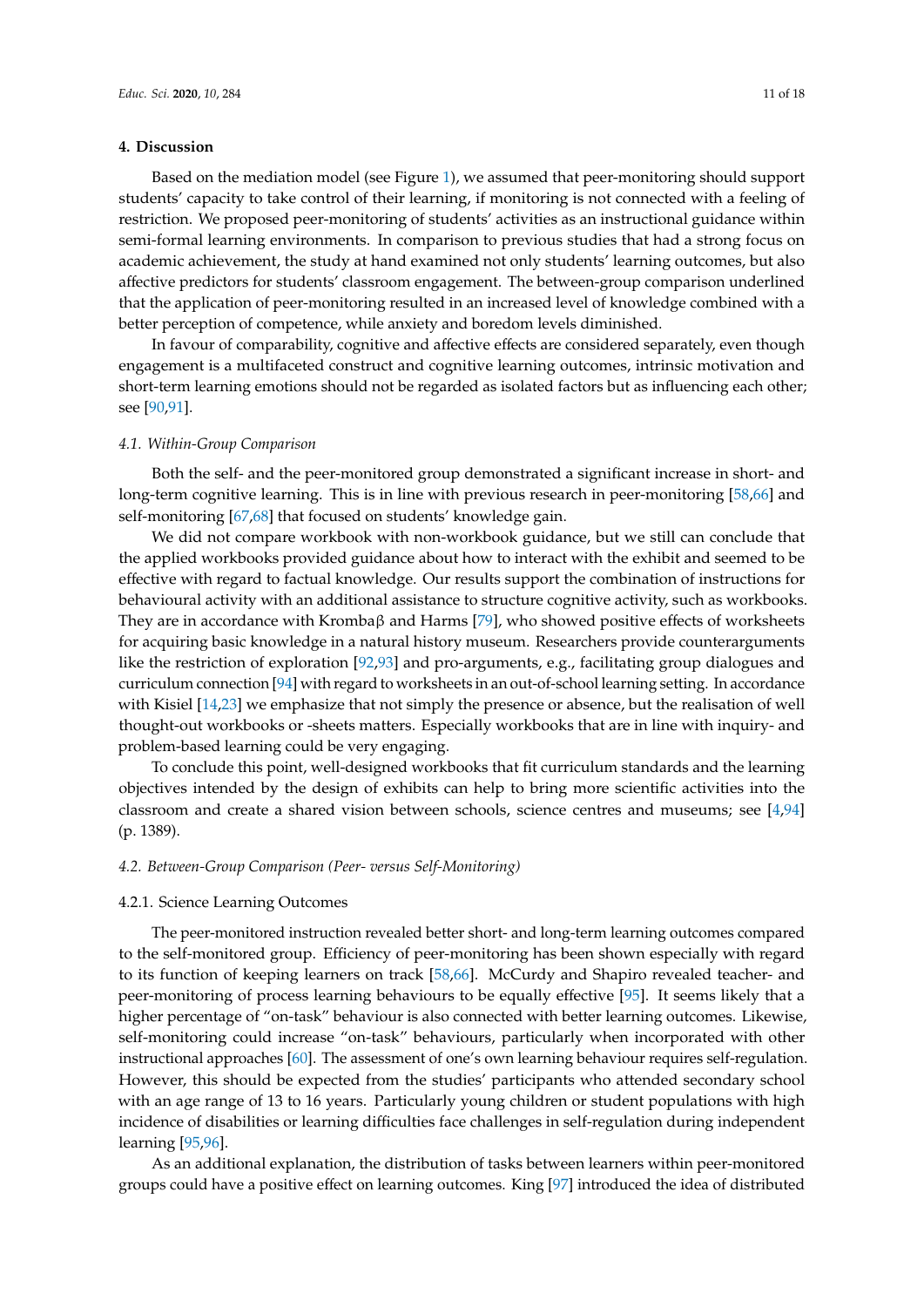metacognition by the distribution of components of control among collaborating learners (p. 61, 70 f.). Although we did not perform an observational study, we detected interesting group dynamics within the self-monitored group: Some students took over a "leader function", while others became passive followers. Scharfenberg and colleagues showed in a video analysis that even in hands-on lessons, passive followers remain passive [\[98\]](#page-16-23). In the peer-monitored group, activity cards challenged all participants to accept responsibility for a specific task, engaging thus both active and passive students, as well as low and high achievers.

## 4.2.2. Predictors for Students' Emotional Engagement

Neither effect sizes of short-term learning emotions nor predictors for intrinsic motivation revealed high values (Table [3\)](#page-8-1). Thus, significant differences between results should not be overestimated.

# Students' Intrinsic Motivation

In comparison to self-monitoring, peer-monitoring resulted in a higher perception of competence and choice, both subscales are indicators for intrinsic motivation; e.g., [\[45,](#page-14-17)[99\]](#page-16-24).

Peer-assisted learning promotes competence and autonomy among students, which has a positive effect on students' self-conceptions; for a review, see [\[100,](#page-16-25)[101\]](#page-17-0). However, peer-monitoring considered as peer-controlled learning behaviour should not be equated with peer-assistance. A higher perception of competence and choice in peer-monitoring, compared to self-monitoring, is an interesting result.

The assignation and performance of specific roles might be connected with the higher perception of competence. A feeling of competence implies to interact effectively with one's environment and to have opportunities to express one's abilities and to experience skilfulness. Reciprocal and same-age peer-monitoring could establish a positive interdependence among students that might trigger these characteristics. Within Self-Determination Theory, the three "psychological needs" of competence, relatedness and autonomy interact with each other; see, e.g., [\[45](#page-14-17)[,47\]](#page-14-18). In favour of having a reasonable number of questionnaire items, we did not measure social relatedness, although collaboration and cooperation are seen as critical in learning and engagement [\[102\]](#page-17-1). Social relatedness is an important factor, in particular with regard to informal learning settings and might play an important role especially for young people [\[103,](#page-17-2)[104\]](#page-17-3). Working in small groups in combination with the application of roles could have influenced group dynamics and social relatedness positively —cf. [\[105\]](#page-17-4).

When coming back to our initial question, the lack of significant differences in the perception of control is a promising result. It indicates that in comparison to self-monitoring, peer-monitoring might not be perceived as an external control of behaviour. Finally, intrinsic motivation is a multifaceted construct and we cannot explain all interactions between the psychological needs, but we can still conclude that peer-monitoring seems to shape a social environment, which fosters single predictors for intrinsic motivation.

# Short-Term Learning Emotions

Self- and peer-monitored instruction did not provoke notable effects on well-being and interest, but peer-monitoring lowered the perceived level of anxiety and boredom. Short-term learning emotions cannot always be expected to be long-lasting, but they can very much influence learning processes [\[106](#page-17-5)[–108\]](#page-17-6). Anxiety and boredom are defined as specific "achievement emotions" which correspond to students' learning achievements [\[91\]](#page-16-16).

The application of roles that specified particular target behaviours may also explain why students felt less bored: Role keepers had to make sure that the rest of the group followed instructions connected with their specific role; additionally, their behaviour was monitored by group members. It is likely that both actions kept students more active than those in the self-monitored group.

Interestingly, Pekrun and colleagues [\[109\]](#page-17-7) stated: "Self-regulating one's own learning may induce positive feelings, whereas external control may induce anger, anxiety, or boredom" (p. 99). In 2010, they confirmed the inverse relation of boredom with self-regulation [\[110\]](#page-17-8).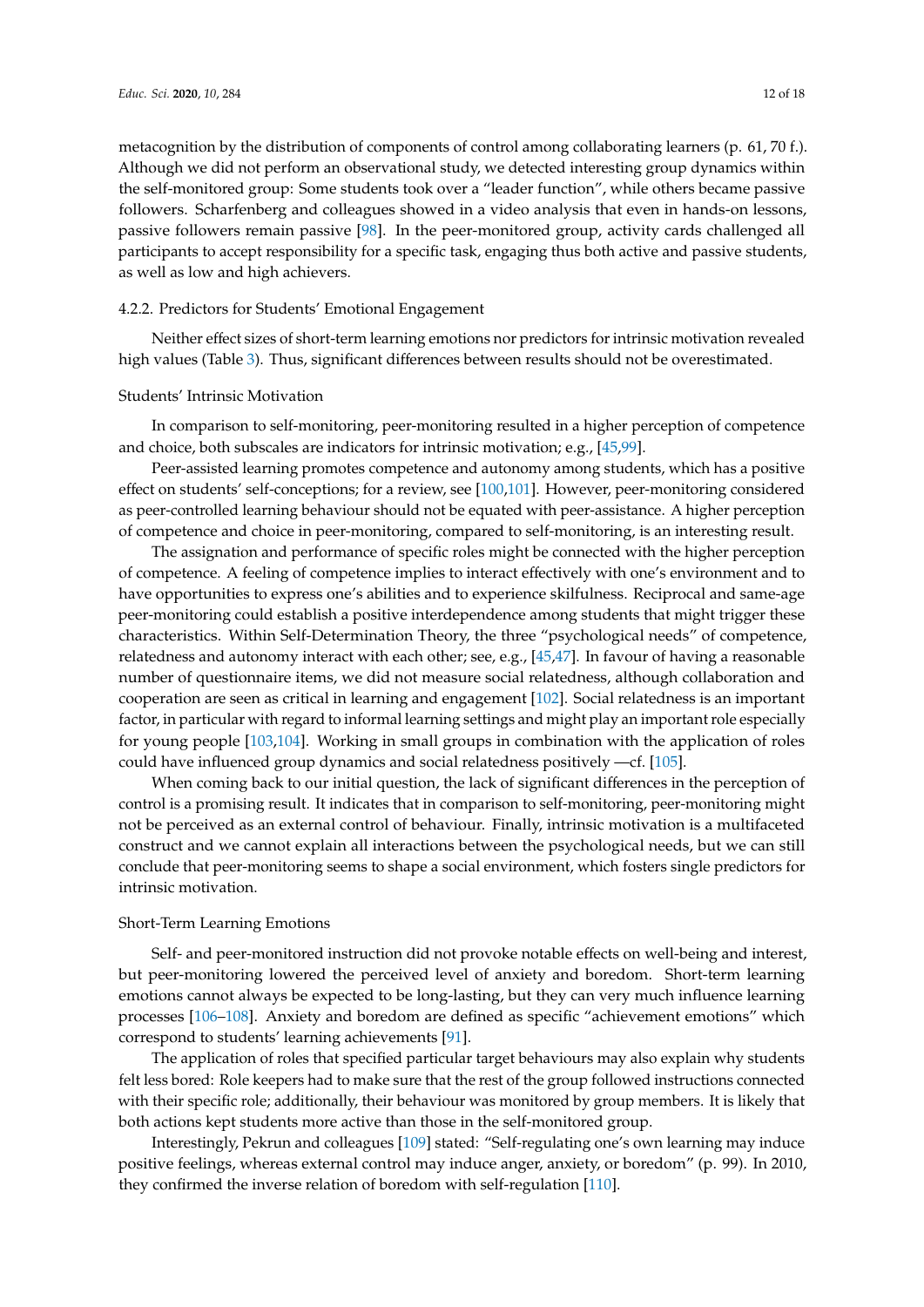In view of this, peer-monitoring in combination with the performance of specific roles did not seem to be perceived as an external control and a loss of self-regulation. This may be due to the fact that peers are not perceived as an authority; each person in the group performs a specific task that could be experienced as part of a game, as "without rules there is no game" [\[111\]](#page-17-9). We tried to avoid the risks of comparisons within the groups, the "competence threat" and social divisiveness [\[112\]](#page-17-10) by applying a structured switching of roles. Interestingly, Ryan, Stiller and Lynch [\[113\]](#page-17-11) described pupils as internalizing extrinsic school regulations when they felt secure and cared for. The reduced perception of anxiety is an intriguing phenomenon; Gläser-Zikuda and colleagues [\[86\]](#page-16-11) described self-regulated learning as requiring a variety of strategies that need to be performed before they may be experienced as emotionally positive and valuable. Although both groups were expected to follow similar behavioural rules, the higher perception of anxiety within the self-monitored group could be based on insufficient experience in self-regulated learning, creating insecurity. In different contexts, the new and unknown may have overwhelmed students and influenced the cognitive [\[114\]](#page-17-12) as well as the affective outcomes [\[115\]](#page-17-13) negatively. With the application of role cards, students knew and told each other how to behave, apparently being emotionally reassuring, and thereby reducing the level of perceived anxiety [\[116\]](#page-17-14).

# **5. Conclusions**

In accordance to Malcolm, Hodkinson and Colley [\[117\]](#page-17-15) we conceive "formality" and "informality" as attributes present in all circumstances of learning that should not be considered separately. We are amongst the first to suggest peer-monitoring conducted with the performance of specific roles in combination with workbook guidance to better link these attributes. The application of role cards provides an easy and cost-efficient implementation to define and target specific learning behaviours. Hence, peer-monitoring is not an informal support but refers to a learning situation planned by a professional teacher and the amount of structure ought to be adapted to requirements, purpose and context individually. In conclusion, peer-monitoring in combination with well-designed workbooks seems a fruitful approach that implies reduced teacher control but is still tailored to teachers' needs. This could provide an enriching repertoire of student-centred learning opportunities, suitable not only in out-of-school contexts, but also during classroom teaching. Our research contributes to the fields of "semi-formal learning" as well as motivation and autonomy in group learning.

# *Limitations and Recommendations*

Behind the background that autonomy support is a determining factor to improve students' engagement and academic success, a limitation of this study was that the educational environment provided limited possibilities for students to be creative. In favour of a between-group comparison, we deliberately avoided open-ended tasks and had a focus on factual information. Learning tasks could have been presented in a much more stimulating way, especially when taking inquiry-based learning and problem solving into account. This also points out a research challenge: self-control individualises learning processes and makes it difficult to compare the efficiency of different methodologies. In a broader context politicians, economists and scientists should discuss approaches that bridge the gap between curricular demands, social structures characterised by comparability and students' individual needs for autonomy.

**Author Contributions:** Funding acquisition, F.X.B.; Supervision, F.X.B.; Writing—original draft, Y.C.L.; Writing—review & editing, J.G., F.X.B. and Y.C.L. All authors have read and agreed to the published version of the manuscript.

**Funding:** Funding was provided by the University of Bayreuth and the Bioenergy-Region Bayreuth. Additionally, the German Research Foundation (DFG) in the funding program Open Access Publishing under grant agreement no. LA 2159/8-6. funded this publication. The funders had no role in the design of the study, in the collection, analyses, or interpretation of data, in the writing of the manuscript, or in the decision to publish the results. This article reflects only the authors' views. The funders are not liable for any use that might be made of the information contained herein.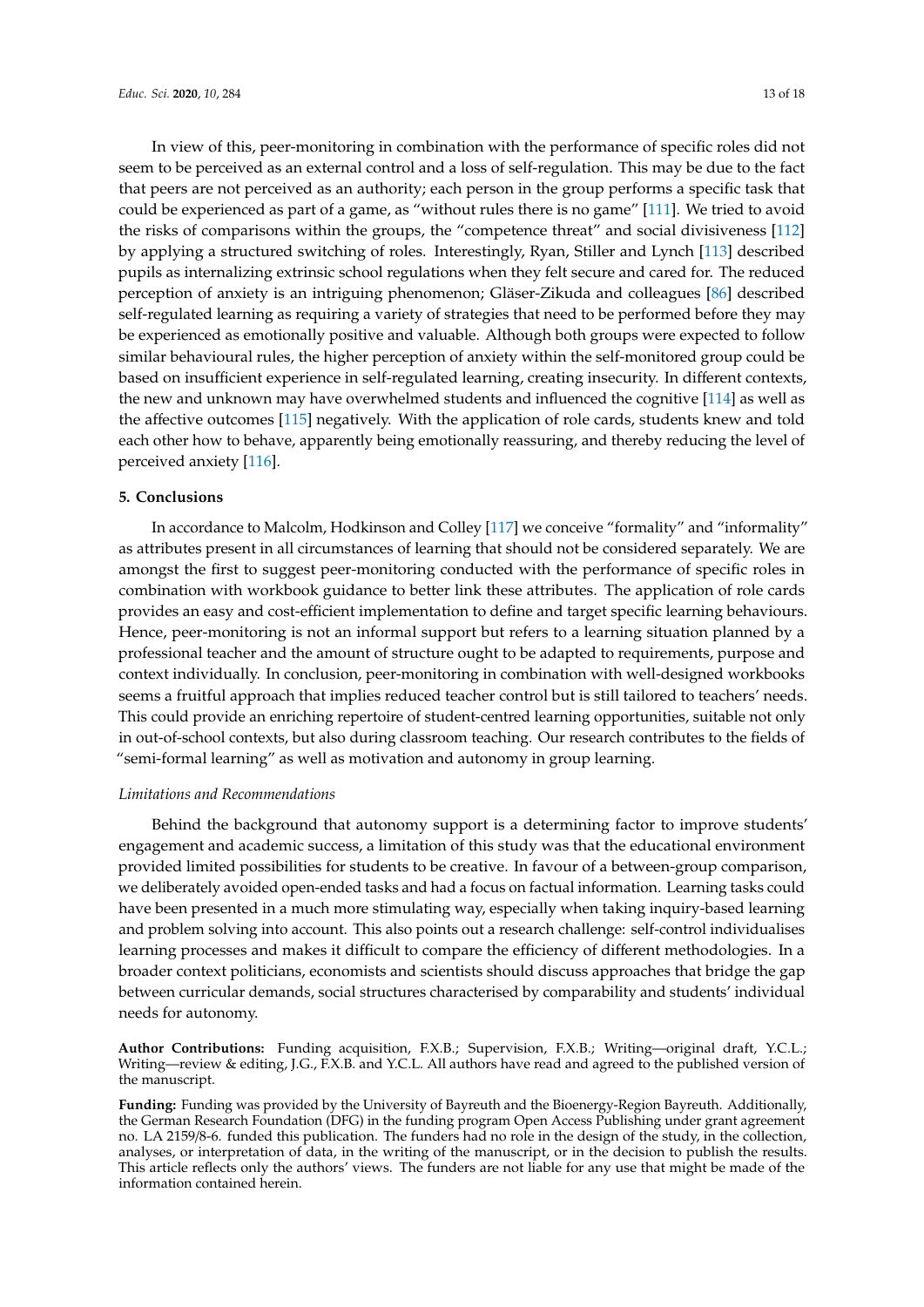**Acknowledgments:** We are very thankful to all students for participating and we greatly appreciate the support of the Bioenergy-Region Bayreuth represented by B. Rothammel.

**Conflicts of Interest:** The authors declare no conflict of interest.

# **References**

- <span id="page-13-0"></span>1. Raufelder, D.; Kittler, F.; Braun, S.R.; Lätsch, A.; Wilkinson, R.P.; Hoferichter, F. The interplay of perceived stress, self-determination and school engagement in adolescence. *Sch. Psychol. Int.* **2014**, *35*, 405–420. [\[CrossRef\]](http://dx.doi.org/10.1177/0143034313498953)
- <span id="page-13-20"></span>2. Gutiérrez, M.; Sancho, P.; Galiana, L.; Tomás, J.M. Autonomy support, psychological needs satisfaction, school engagement and academic success: A mediation model. *Univ. Psychol.* **2018**, *17*, 1–12. [\[CrossRef\]](http://dx.doi.org/10.11144/Javeriana.upsy17-5.aspn)
- <span id="page-13-1"></span>3. Jang, H.; Kim, E.J.; Reeve, J. Longitudinal test of self-determination theory's motivation mediation model in a naturally occurring classroom context. *J. Educ. Psychol.* **2012**, *104*, 1175–1188. [\[CrossRef\]](http://dx.doi.org/10.1037/a0028089)
- <span id="page-13-2"></span>4. Eshach, H. Bridging in-school and out-of-school learning: Formal, non-formal, and informal education. *J. Sci. Educ. Technol.* **2007**, *16*, 171–190. [\[CrossRef\]](http://dx.doi.org/10.1007/s10956-006-9027-1)
- <span id="page-13-3"></span>5. Schwan, S.; Grajal, A.; Lewalter, D. Understanding and Engagement in Places of Science Experience: Science Museums, Science Centers, Zoos, and Aquariums. *Educ. Psychol.* **2014**, *49*, 70–85. [\[CrossRef\]](http://dx.doi.org/10.1080/00461520.2014.917588)
- <span id="page-13-4"></span>6. Lelliott, A. Understanding Gravity: The Role of a School Visit to a Science Centre. *Int. J. Sci. Educ. Part B Commun. Public Engagem.* **2014**, *4*, 30–322. [\[CrossRef\]](http://dx.doi.org/10.1080/21548455.2013.818260)
- <span id="page-13-5"></span>7. ¸Sentürk, E.; Özdemir, Ö.F. The Effect of Science Centres on Students' Attitudes Towards Science. *Int. J. Sci. Educ. Part B Commun. Public Engagem.* **2014**, *4*, 1–24. [\[CrossRef\]](http://dx.doi.org/10.1080/21548455.2012.726754)
- <span id="page-13-6"></span>8. Falk, J.H.; Needham, M.; Dierking, L.; Prendergast, L. *International Science Centre Impact Study Final Report*; University Press: Corvallis, OR, USA, 2014; p. 45.
- <span id="page-13-7"></span>9. Allen, S. Designs for learning: Studying science museum exhibits that do more than entertain. *Sci. Educ.* **2004**, *88*, S17–S33. [\[CrossRef\]](http://dx.doi.org/10.1002/sce.20016)
- <span id="page-13-8"></span>10. DeWitt, J.; Storksdieck, M. A short review of school field trips: Key findings from the past and implications for the future. *Visit. Stud.* **2008**, *11*, 181–197. [\[CrossRef\]](http://dx.doi.org/10.1080/10645570802355562)
- <span id="page-13-9"></span>11. Anderson, D.; Kisiel, J.; Storksdieck, M. Understanding Teachers' Perspectives on Field Trips: Discovering Common Ground in Three Countries. *Curator Museum J.* **2006**, *49*, 365–386. [\[CrossRef\]](http://dx.doi.org/10.1111/j.2151-6952.2006.tb00229.x)
- <span id="page-13-10"></span>12. Falk, J.H.; Dierking, L. *Lessons without Limit: How Free-Choice Learning Is Transforming Education*; AltaMira Press: Walnut Creek, CA, USA, 2002.
- <span id="page-13-11"></span>13. Anderson, D.; Zhang, Z. Teacher Perceptions of Field-Trip Planning and Implementation. *Visit. Stud. Today* **2003**, *VI*, 6–11.
- <span id="page-13-21"></span>14. Kisiel, J.F. Teachers, Museums and Worksheets: A Closer Look at a Learning Experience. *J. Sci. Teacher Educ.* **2003**, *14*, 3–21. [\[CrossRef\]](http://dx.doi.org/10.1023/A:1022991222494)
- <span id="page-13-12"></span>15. Kisiel, J. Understanding elementary teacher motivations for science fieldtrips. *Sci. Educ.* **2005**, *89*, 936–955. [\[CrossRef\]](http://dx.doi.org/10.1002/sce.20085)
- <span id="page-13-13"></span>16. Storksdieck, M. Differences in teachers' and students' museum field-trip experiences. *Visit. Stud. Today* **2001**, *4*, 8–12.
- <span id="page-13-14"></span>17. Bobick, B.; Hornby, J. Practical Partnerships: Strengthening the Museum-School Relationship. *J. Museum Educ.* **2013**, *38*, 81–89. [\[CrossRef\]](http://dx.doi.org/10.1080/10598650.2013.11510758)
- <span id="page-13-15"></span>18. Larsen, Y.C.; Buchholz, H.; Brosda, C.; Bogner, F.X. Evaluation of a portable and interactive augmented reality learning system by teachers and students. *Augment. Real. Educ.* **2011**, *2011*, 47–56.
- <span id="page-13-16"></span>19. Jones, A.C.; Scanlon, E.; Clough, G. Mobile learning: Two case studies of supporting inquiry learning in informal and semiformal settings. *Comput. Educ.* **2013**, *61*, 21–32. [\[CrossRef\]](http://dx.doi.org/10.1016/j.compedu.2012.08.008)
- <span id="page-13-17"></span>20. Jang, H.; Reeve, J.; Deci, E.L. Engaging Students in Learning Activities: It is Not Autonomy Support or Structure but Autonomy Support and Structure. *J. Educ. Psychol.* **2010**, *102*, 588–600. [\[CrossRef\]](http://dx.doi.org/10.1037/a0019682)
- <span id="page-13-18"></span>21. Cheon, S.H.; Reeve, J.; Vansteenkiste, M. When teachers learn how to provide classroom structure in an autonomy-supportive way: Benefits to teachers and their students. *Teach. Teach. Educ.* **2020**, *90*, 103004. [\[CrossRef\]](http://dx.doi.org/10.1016/j.tate.2019.103004)
- <span id="page-13-19"></span>22. Cox-Petersen, A.M.; Marsh, D.D.; Kisiel, J.; Melber, L.M. Investigation of guided school tours, student learning, and science reform recommendations at a museum of natural history. *J. Res. Sci. Teach.* **2003**, *40*, 200–218. [\[CrossRef\]](http://dx.doi.org/10.1002/tea.10072)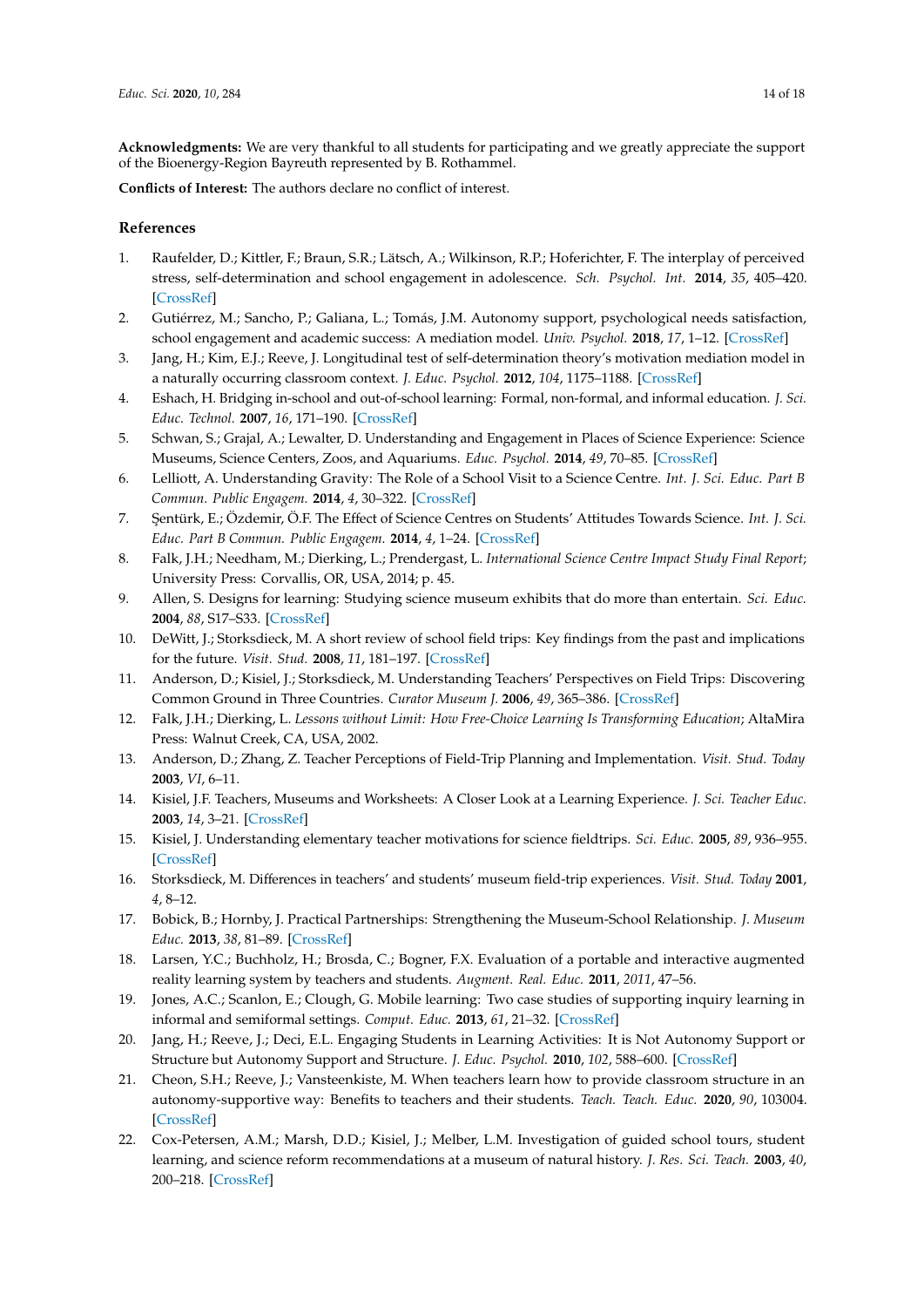- <span id="page-14-0"></span>23. Kisiel, J.F. Examining teacher choices for science museum worksheets. *J. Sci. Teach. Educ.* **2007**, *18*, 29–43. [\[CrossRef\]](http://dx.doi.org/10.1007/s10972-006-9023-6)
- <span id="page-14-1"></span>24. Aloe, A.M.; Shisler, S.M.; Norris, B.D.; Nickerson, A.B.; Rinker, T.W. A multivariate meta-analysis of student misbehavior and teacher burnout. *Educ. Res. Rev.* **2014**, *12*, 30–44. [\[CrossRef\]](http://dx.doi.org/10.1016/j.edurev.2014.05.003)
- <span id="page-14-2"></span>25. Glackin, M. Control must be maintained: Exploring teachers' pedagogical practice outside the classroom. *Br. J. Sociol. Educ.* **2018**, *39*, 61–76. [\[CrossRef\]](http://dx.doi.org/10.1080/01425692.2017.1304204)
- <span id="page-14-4"></span><span id="page-14-3"></span>26. McManus, P.M. Topics in museums and science education. *Stud. Sci. Educ.* **1992**, *20*, 157–182. [\[CrossRef\]](http://dx.doi.org/10.1080/03057269208560007)
- 27. Ramey-Gassert, L.; Walberg, H.J.; Walberg, H.J. Reexamining connections: Museums as science learning environments. *Sci. Educ.* **1994**, *78*, 345–363. [\[CrossRef\]](http://dx.doi.org/10.1002/sce.3730780403)
- <span id="page-14-5"></span>28. Falk, J.H. Testing a museum exhibition design assumption: Effect of explicit labeling of exhibit clusters on visitor concept development. *Sci. Educ.* **1997**, *81*, 679–687. [\[CrossRef\]](http://dx.doi.org/10.1002/(SICI)1098-237X(199711)81:6<679::AID-SCE5>3.0.CO;2-F)
- <span id="page-14-6"></span>29. Kirschner, P.A.; Sweller, J.; Clark, R.E. Why minimal guidance during instruction does not work: An analysis of the failure of constructivist, discovery, problem-based, experiential, and inquiry-based teaching. *Educ. Psychol.* **2006**, *41*, 75–86. [\[CrossRef\]](http://dx.doi.org/10.1207/s15326985ep4102_1)
- 30. Mayer, R.E. Should There Be a Three-Strikes Rule against Pure Discovery Learning? The Case for Guided Methods of Instruction. *Am. Psychol.* **2004**, *59*, 14–19. [\[CrossRef\]](http://dx.doi.org/10.1037/0003-066X.59.1.14)
- <span id="page-14-7"></span>31. Sweller, J.; Kirschner, P.A.; Clark, R.E. Why minimally guided teaching techniques do not work: A reply to commentaries. *Educ. Psychol.* **2007**, *42*, 115–121. [\[CrossRef\]](http://dx.doi.org/10.1080/00461520701263426)
- <span id="page-14-8"></span>32. Alfieri, L.; Brooks, P.J.; Aldrich, N.J.; Tenenbaum, H.R. Does Discovery-Based Instruction Enhance Learning? *J. Educ. Psychol.* **2011**, *103*, 1–18. [\[CrossRef\]](http://dx.doi.org/10.1037/a0021017)
- <span id="page-14-9"></span>33. Ames, C. Classrooms: Goals, structures, and student motivation. *J. Educ. Psychol.* **1992**, *84*, 261. [\[CrossRef\]](http://dx.doi.org/10.1037/0022-0663.84.3.261)
- 34. Fantuzzo, J.W.; King, J.A.; Heller, L.R. Effects of Reciprocal Peer Tutoring on Mathematics and School Adjustment: A Component Analysis. *J. Educ. Psychol.* **1992**, *84*, 331–339. [\[CrossRef\]](http://dx.doi.org/10.1037/0022-0663.84.3.331)
- 35. Ryan, R.M.; Stiller, J. The social contexts of internalization: Parent and teacher influences on autonomy, motivation, and learning. *Adv. Motiv. Achiev.* **1991**, *7*, 115–149.
- <span id="page-14-10"></span>36. Stipek, D.J. Motivation and instruction. *Handb. Educ. Psychol.* **2013**, *1*, 85–113.
- <span id="page-14-11"></span>37. Bamberger, Y.; Tal, T. Learning in a personal context: Levels of choice in a free choice learning environment in science and natural history museums. *Sci. Educ.* **2007**, *91*, 75–95. [\[CrossRef\]](http://dx.doi.org/10.1002/sce.20174)
- 38. Bamberger, Y.; Tal, T. An experience for the lifelong journey: The long-term effect of a class visit to a science center. *Visit. Stud.* **2008**, *11*, 198–212. [\[CrossRef\]](http://dx.doi.org/10.1080/10645570802355760)
- 39. DeWitt, J.; Hohenstein, J. School trips and classroom lessons: An investigation into teacher-student talk in two settings. *J. Res. Sci. Teach.* **2010**, *47*, 454–473. [\[CrossRef\]](http://dx.doi.org/10.1002/tea.20346)
- <span id="page-14-12"></span>40. Jarvis, T.; Pell, A. Factors influencing elementary school children's attitudes toward science before, during, and after a visit to the UK National Space Centre. *J. Res. Sci. Teach.* **2005**, *42*, 53–83. [\[CrossRef\]](http://dx.doi.org/10.1002/tea.20045)
- <span id="page-14-13"></span>41. Tal, R.; Bamberger, Y.; Morag, O. Guided school visits to natural history museums in Israel: Teachers' roles. *Sci. Educ.* **2005**, *89*, 920–935. [\[CrossRef\]](http://dx.doi.org/10.1002/sce.20070)
- <span id="page-14-14"></span>42. Randler, C.; Bogner, F.X. Cognitive achievements in identification skills. *J. Biol. Educ.* **2006**, *40*, 161–165. [\[CrossRef\]](http://dx.doi.org/10.1080/00219266.2006.9656038)
- <span id="page-14-15"></span>43. Deci, E.L.; Ryan, R.M.; Williams, G.C. Need satisfaction and the self-regulation of learning. *Learn. Individ. Di*ff*er.* **1996**, *8*, 165–183. [\[CrossRef\]](http://dx.doi.org/10.1016/S1041-6080(96)90013-8)
- <span id="page-14-16"></span>44. Baumeister, R.F.; Leary, M.R. The need to belong: Desire for interpersonal attachments as a fundamental human motivation. *Psychol. Bull.* **1995**, *117*, 497–529. [\[CrossRef\]](http://dx.doi.org/10.1037/0033-2909.117.3.497) [\[PubMed\]](http://www.ncbi.nlm.nih.gov/pubmed/7777651)
- <span id="page-14-17"></span>45. Deci, E.L.; Ryan, R.M. The "what" and "why" of goal pursuits: Human needs and the self-determination of behavior. *Psychol. Inq.* **2000**, *11*, 227–268. [\[CrossRef\]](http://dx.doi.org/10.1207/S15327965PLI1104_01)
- <span id="page-14-21"></span>46. Deci, E.L.; Ryan, R.M. Facilitating optimal motivation and psychological well-being across life's domains. *Can. Psychol.* **2008**, *49*, 14–23. [\[CrossRef\]](http://dx.doi.org/10.1037/0708-5591.49.1.14)
- <span id="page-14-18"></span>47. Grolnick, W.S.; Ryan, R.M. Parent Styles Associated with Children's Self-Regulation and Competence in School. *J. Educ. Psychol.* **1989**, *81*, 143–154. [\[CrossRef\]](http://dx.doi.org/10.1037/0022-0663.81.2.143)
- <span id="page-14-19"></span>48. Wang, M.T.; Peck, S.C. Adolescent educational success and mental health vary across school engagement profiles. *Dev. Psychol.* **2013**, *49*, 1266–1276. [\[CrossRef\]](http://dx.doi.org/10.1037/a0030028) [\[PubMed\]](http://www.ncbi.nlm.nih.gov/pubmed/23066673)
- <span id="page-14-20"></span>49. Connell, J.P. Context, self, and action: A motivational analysis of self-system processes across the life span. *Self Transit. Infancy Child.* **1990**, *8*, 61–97.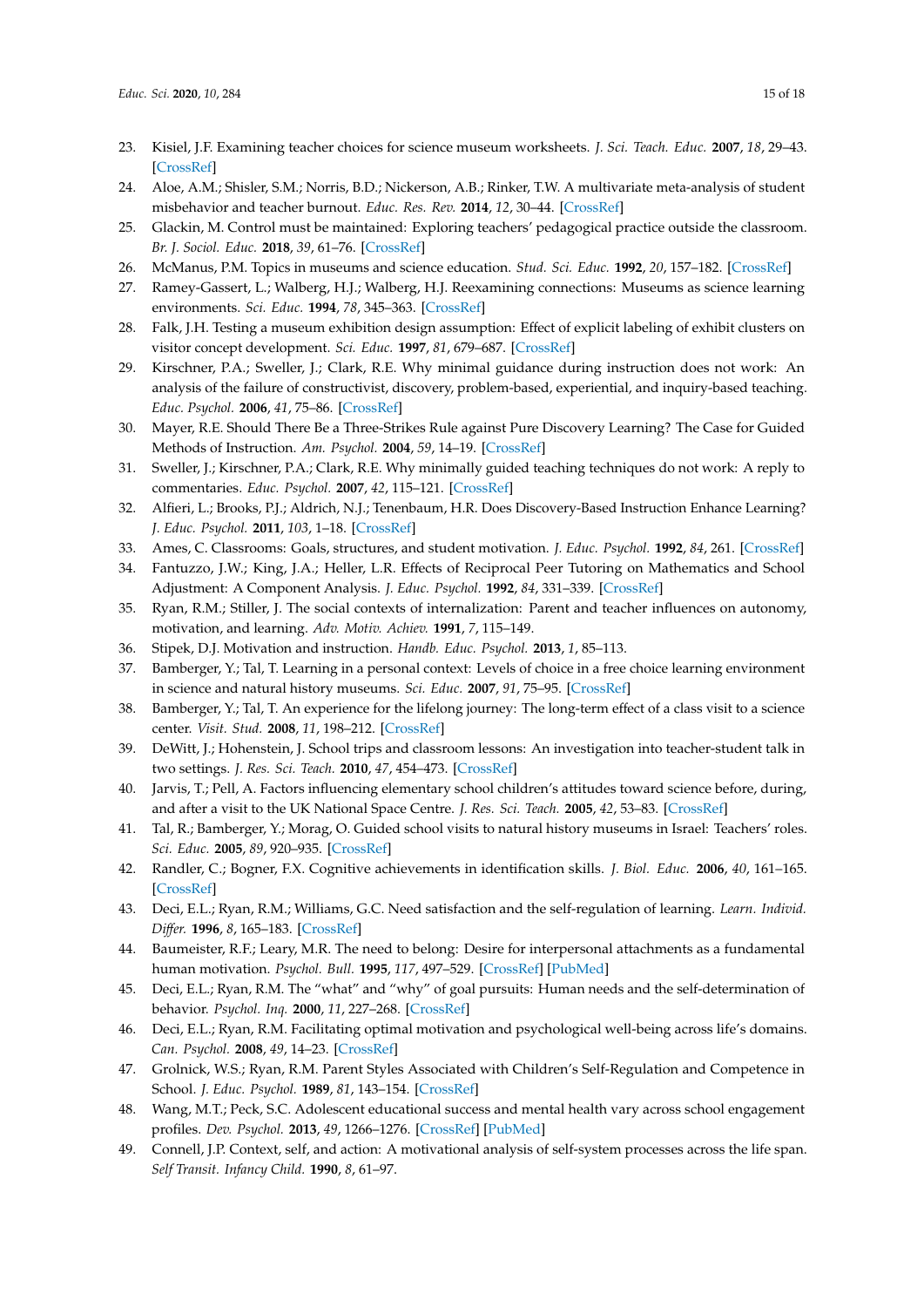- <span id="page-15-0"></span>50. Zimmerman, B.J. Self-Regulated Learning and Academic Achievement: An Overview. *Educ. Psychol.* **1990**, *25*, 3–17. [\[CrossRef\]](http://dx.doi.org/10.1207/s15326985ep2501_2)
- <span id="page-15-1"></span>51. Voelkl, K.E. Identification with school. *Am. J. Educ.* **1997**, *105*, 294–318. [\[CrossRef\]](http://dx.doi.org/10.1086/444158)
- <span id="page-15-2"></span>52. Gillies, R.M. Cooperative learning: Review of research and practice. *Aust. J. Teach. Educ.* **2016**, *41*, 39–54. [\[CrossRef\]](http://dx.doi.org/10.14221/ajte.2016v41n3.3)
- 53. Topping, K.; Buchs, C.; Duran, D.; Van Keer, H. *E*ff*ective Peer Learning: From Principles to Practical Implementation*; Routledge: London, UK; New York, NY, USA, 2017; pp. 1–185.
- 54. Leung, K.C. An updated meta-analysis on the effect of peer tutoring on tutors' achievement. *Sch. Psychol. Int.* **2019**, *40*, 200–214. [\[CrossRef\]](http://dx.doi.org/10.1177/0143034318808832)
- <span id="page-15-3"></span>55. Tenenbaum, H.R.; Winstone, N.E.; Leman, P.J.; Avery, R.E. How Effective Is Peer Interaction in Facilitating Learning? A Meta-Analysis. *J. Educ. Psychol.* **2019**, *112*, 1303–1319. [\[CrossRef\]](http://dx.doi.org/10.1037/edu0000436)
- <span id="page-15-4"></span>56. Harris, K.R.; Friedlander, B.D.; Saddler, B.; Frizzelle, R.; Graham, S. Self-monitoring of attention versus self-monitoring of academic performance: Effects among students with ADHD in the general education classroom. *J. Spec. Educ.* **2005**, *39*, 145–156. [\[CrossRef\]](http://dx.doi.org/10.1177/00224669050390030201)
- <span id="page-15-5"></span>57. Lan, W.Y. The effects of self-monitoring on students' course performance, use of learning strategies, attitude, self-judgment ability, and knowledge representation. *J. Exp. Educ.* **1996**, *2*, 101–115. [\[CrossRef\]](http://dx.doi.org/10.1080/00220973.1996.9943798)
- <span id="page-15-6"></span>58. Brown, C.C.; Topping, K.J.; Henington, C.; Skinner, C.H. Peer monitoring of learning behaviour: The case of 'Checking chums'. *Educ. Psychol. Pract.* **1999**, *15*, 174–182. [\[CrossRef\]](http://dx.doi.org/10.1080/0266736990150304)
- <span id="page-15-7"></span>59. Zimmerman, B.J.; Schunk, D.H. *Handbook of Self-Regulation of Learning and Performance*; Routledge/Taylor & Francis Group: London, UK; New York, NY, USA, 2011.
- <span id="page-15-8"></span>60. Joseph, L.M.; Eveleigh, E.L. A review of the effects of self-monitoring on reading performance of students with disabilities. *J. Spec. Educ.* **2011**, *45*, 43–53. [\[CrossRef\]](http://dx.doi.org/10.1177/0022466909349145)
- 61. Schulze, M.A. Self-Management Strategies to Support Students with ASD. *Teach. Except. Child.* **2016**, *48*, 225–231. [\[CrossRef\]](http://dx.doi.org/10.1177/0040059916640759)
- 62. Handa, K.; Noro, F. Effects of Self-Monitoring Package to Improve Social Skill of Students With Autism Spectrum Disorders in Japanese Regular Classrooms. *J. Spec. Educ. Res.* **2016**, *5*, 1–10. [\[CrossRef\]](http://dx.doi.org/10.6033/specialeducation.5.1)
- <span id="page-15-10"></span>63. Davies, S.; Witte, R. Self-Management and Peer-Monitoring within a group contingency to decrease uncontrolled verbalizations of children with Attention-Deficit/hyperactivity disorder. *Psychol. Sch.* **2000**, *37*, 135. [\[CrossRef\]](http://dx.doi.org/10.1002/(SICI)1520-6807(200003)37:2<135::AID-PITS5>3.0.CO;2-U)
- <span id="page-15-9"></span>64. Briesch, A.M.; Briesch, J.M. Meta-analysis of behavioral self-management interventions in single-case research. *School Psych. Rev.* **2016**, *45*, 3–18. [\[CrossRef\]](http://dx.doi.org/10.17105/SPR45-1.3-18)
- <span id="page-15-11"></span>65. Farrell, A.; McDougall, D. Self-Monitoring of Pace to Improve Math Fluency of High School Students with Disabilities. *Behav. Anal. Pract.* **2008**, *1*, 26–35. [\[CrossRef\]](http://dx.doi.org/10.1007/BF03391725) [\[PubMed\]](http://www.ncbi.nlm.nih.gov/pubmed/22477685)
- <span id="page-15-12"></span>66. Henington, C.; Skinner, C.H. Peer-monitoring. In *Peer Assisted Learning*; Topping, K., Ehly, S., Eds.; Erlbaum: Hillsdale, NJ, USA, 1998; pp. 237–253.
- <span id="page-15-13"></span>67. Reid, R. Research in self-monitoring with students with learning disabilities: The present, the prospects, the pitfalls. *J. Learn. Disabil.* **1996**, *29*, 317–331. [\[CrossRef\]](http://dx.doi.org/10.1177/002221949602900311) [\[PubMed\]](http://www.ncbi.nlm.nih.gov/pubmed/8732894)
- <span id="page-15-14"></span>68. Mooney, P.; Ryan, J.B.; Uhing, B.M.; Reid, R.; Epstein, M.H. A review of self-management interventions targeting academic outcomes for students with emotional and behavioral disorders. *J. Behav. Educ.* **2005**, *14*, 203–221. [\[CrossRef\]](http://dx.doi.org/10.1007/s10864-005-6298-1)
- <span id="page-15-15"></span>69. Skinner, C.H.; Cashwell, T.H.; Skinner, A.L. Increasing tootling: The effects of a peer-monitored group contingency program on students' reports of peers' prosocial behaviors. *Psychol. Sch.* **2000**, *37*, 263–270. [\[CrossRef\]](http://dx.doi.org/10.1002/(SICI)1520-6807(200005)37:3<263::AID-PITS6>3.0.CO;2-C)
- <span id="page-15-16"></span>70. Kim, W.; Ok, M.W.; Yoo, Y. The Effects of Self- and Peer-Monitoring in Social Studies Performance of Students with Learning Disabilities and Low Achieving Students. *Learn. Disabil. Res. Pract.* **2018**, *33*, 87–98. [\[CrossRef\]](http://dx.doi.org/10.1111/ldrp.12158)
- <span id="page-15-17"></span>71. Committee of the United Nations. Transforming Our World: The 2030 Agenda for Sustainable Development. *New Era Glob. Heal.* **2018**. [\[CrossRef\]](http://dx.doi.org/10.1891/9780826190123.ap02)
- <span id="page-15-18"></span>72. Halder, P.; Pietarinen, J.; Havu-Nuutinen, S.; Pelkonen, P. Young citizens' knowledge and perceptions of bioenergy and future policy implications. *Energy Policy* **2010**, *38*, 3058–3066. [\[CrossRef\]](http://dx.doi.org/10.1016/j.enpol.2010.01.046)
- <span id="page-15-19"></span>73. Van Dael, M.; Lizin, S.; Swinnen, G.; Van Passel, S. Young people's acceptance of bioenergy and the influence of attitude strength on information provision. *Renew. Energy* **2017**, *107*, 417–430. [\[CrossRef\]](http://dx.doi.org/10.1016/j.renene.2017.02.010)
- <span id="page-15-20"></span>74. Radics, R.; Dasmohapatra, S.; Kelley, S.S. Systematic review of bioenergy perception studies. *BioResources* **2015**, *10*, 8770–8794. [\[CrossRef\]](http://dx.doi.org/10.15376/biores.10.4.Radics)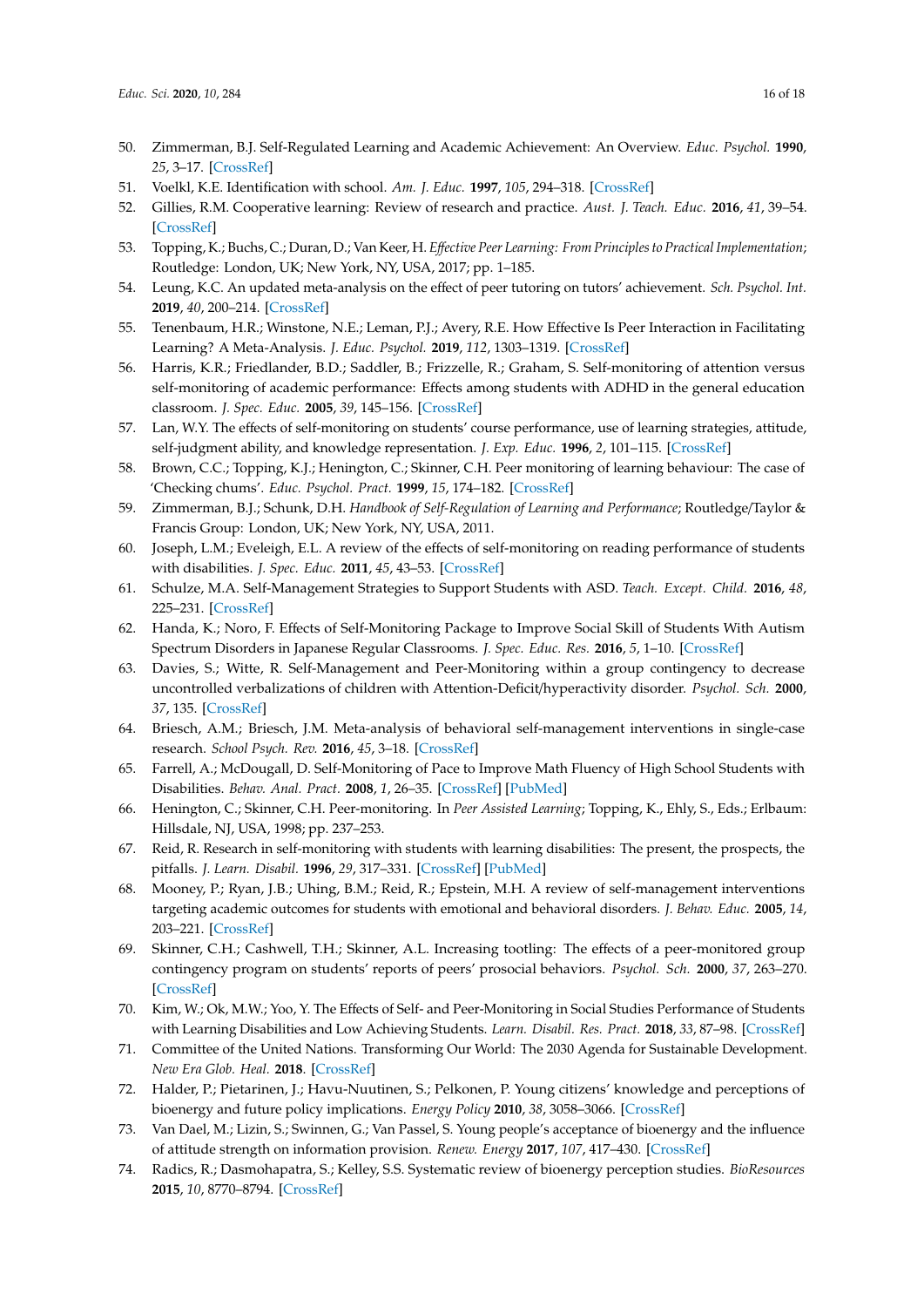- <span id="page-16-0"></span>75. Guven, G.; Sulun, Y. Pre-service teachers' knowledge and awareness about renewable energy. *Renew. Sustain. Energy Rev.* **2017**, *80*, 663–668. [\[CrossRef\]](http://dx.doi.org/10.1016/j.rser.2017.05.286)
- <span id="page-16-1"></span>76. Anderson, D.; Lucas, K.B. The effectiveness of orienting students to the physical features of a science museum prior to visitation. *Res. Sci. Educ.* **1997**, *27*, 485–495. [\[CrossRef\]](http://dx.doi.org/10.1007/BF02461476)
- <span id="page-16-2"></span>77. Dewitt, J.; Osborne, J. Recollections of exhibits: Stimulated- recall interviews with primary school children about science centre visits. *Int. J. Sci. Educ.* **2010**, *32*, 1365–1388. [\[CrossRef\]](http://dx.doi.org/10.1080/09500690903085664)
- <span id="page-16-3"></span>78. Kollar, I.; Fischer, F.; Hesse, F.W. Collaboration scripts–a conceptual analysis. *Educ. Psychol. Rev.* **2006**, *18*, 159–185. [\[CrossRef\]](http://dx.doi.org/10.1007/s10648-006-9007-2)
- <span id="page-16-4"></span>79. Krombaß, A.; Harms, U. Acquiring knowledge about biodiversity in a museum—Are worksheets effective? *J. Biol. Educ.* **2008**, *42*, 157–163. [\[CrossRef\]](http://dx.doi.org/10.1080/00219266.2008.9656134)
- <span id="page-16-5"></span>80. Bortz, J.; Döring, N. *Forschungsmethoden und Evaluation für Human- und Sozialwissenschaftler*; Springer: Berlin, Germany, 2015.
- <span id="page-16-6"></span>81. Oksenholt, S.; Lienert, G.A. *Testaufbau und Testanalyse*; Beltz: Weinheim, Germany, 1998.
- <span id="page-16-7"></span>82. Bogner, F.X. The Influence of Short-Term Outdoor Ecology Education on Long-Term Variables of Environmental Perspective. *J. Environ. Educ.* **1998**, *29*, 17–29. [\[CrossRef\]](http://dx.doi.org/10.1080/00958969809599124)
- <span id="page-16-8"></span>83. Scharfenberg, F.-J.; Bogner, F.X.; Klautke, S. The suitability of external control-groups for empirical control purposes: A cautionary story in science education research. *Electron. J. Sci. Educ.* **2006**, *11*, 22–36.
- <span id="page-16-9"></span>84. Schaal, S.; Bogner, F.X. Human visual perception—Learning at workstations. *J. Biol. Educ.* **2005**, *40*, 32–37. [\[CrossRef\]](http://dx.doi.org/10.1080/00219266.2005.9656006)
- <span id="page-16-10"></span>85. Ryan, R.M. Control and information in the intrapersonal sphere: An extension of cognitive evaluation theory. *J. Pers. Soc. Psychol.* **1982**, *43*, 450–461. [\[CrossRef\]](http://dx.doi.org/10.1037/0022-3514.43.3.450)
- <span id="page-16-11"></span>86. Gläser-Zikuda, M.; Fuß, S.; Laukenmann, M.; Metz, K.; Randler, C. Promoting students' emotions and achievement—Instructional design and evaluation of the ECOLE-approach. *Learn. Instr.* **2005**, *15*, 481–495. [\[CrossRef\]](http://dx.doi.org/10.1016/j.learninstruc.2005.07.013)
- <span id="page-16-12"></span>87. Meissner, B.; Bogner, F. Enriching students' education using interactive workstations at a salt mine turned science center. *J. Chem. Educ.* **2011**, *88*, 510–515. [\[CrossRef\]](http://dx.doi.org/10.1021/ed1006103)
- <span id="page-16-13"></span>88. Field, A. Discovering Statistics Using IBM SPSS Statistics. And Sex and Drugs and Rock'n'Roll; Sage: London, UK, 2014.
- <span id="page-16-14"></span>89. Wassertheil, S.; Cohen, J. Statistical Power Analysis for the Behavioral Sciences. *Biometrics* **1970**, *26*, 588. [\[CrossRef\]](http://dx.doi.org/10.2307/2529115)
- <span id="page-16-15"></span>90. Hascher, T. Well-being in school—Why students need social support. *Lerning Emot. Influ. A*ff*ect. Factors Classr. Learn.* **2003**, 127–142. [\[CrossRef\]](http://dx.doi.org/10.7892/boris.52844)
- <span id="page-16-16"></span>91. Pekrun, R.; Goetz, T.; Frenzel, A.C.; Barchfeld, P.; Perry, R.P. Measuring emotions in students' learning and performance: The Achievement Emotions Questionnaire (AEQ). *Contemp. Educ. Psychol.* **2011**, *36*, 36–48. [\[CrossRef\]](http://dx.doi.org/10.1016/j.cedpsych.2010.10.002)
- <span id="page-16-17"></span>92. Griffin, J.; Symington, D. Moving from task-oriented to learning-oriented strategies on school excursions to museums. *Sci. Educ.* **1997**, *81*, 763–779. [\[CrossRef\]](http://dx.doi.org/10.1002/(SICI)1098-237X(199711)81:6<763::AID-SCE11>3.0.CO;2-O)
- <span id="page-16-18"></span>93. Rix, C.; McSorley, J. An investigation into the role that school-based interactive science centres may play in the education of primary-aged children. *Int. J. Sci. Educ.* **1999**, *21*, 577–593. [\[CrossRef\]](http://dx.doi.org/10.1080/095006999290453)
- <span id="page-16-19"></span>94. Mortensen, M.F.; Smart, K. Free-choice worksheets increase students' exposure to curriculum during museum visits. *J. Res. Sci. Teach.* **2007**, *44*, 1389–1414. [\[CrossRef\]](http://dx.doi.org/10.1002/tea.20206)
- <span id="page-16-20"></span>95. Mccurdy, B.L.; Shapiro, E.S. A Comparison of Teacher-, Peer-, and Self-Monitoring with Curriculum-Based Measurement in Reading Among Students with Learning Disabilities. *J. Spec. Educ.* **1992**, *26*, 162–180. [\[CrossRef\]](http://dx.doi.org/10.1177/002246699202600203)
- <span id="page-16-21"></span>96. Kent, S.; Wanzek, J.; Swanson, E.A.; Vaughn, S. Team-based learning for students with high-incidence disabilities in high school social studies classrooms. *Learn. Disabil. Res. Pract.* **2015**, *30*, 3–14. [\[CrossRef\]](http://dx.doi.org/10.1111/ldrp.12048)
- <span id="page-16-22"></span>97. King, J.A. Making sense of participatory evaluation practice. *New Dir. Eval.* **1998**, *1998*, 57–67. [\[CrossRef\]](http://dx.doi.org/10.1002/ev.1117)
- <span id="page-16-23"></span>98. Scharfenberg, F.J.; Bogner, F.X.; Klautke, S. A category-based video analysis of students' activities in an out-of-school hands-on gene technology lesson. *Int. J. Sci. Educ.* **2008**, *30*, 451–467. [\[CrossRef\]](http://dx.doi.org/10.1080/09500690701213898)
- <span id="page-16-24"></span>99. Williams, G.C.; Deci, E.L. Internalization of Biopsychosocial Values by Medical Students: A Test of Self-Determination Theory. *J. Pers. Soc. Psychol.* **1996**, *70*, 767–779. [\[CrossRef\]](http://dx.doi.org/10.1037/0022-3514.70.4.767)
- <span id="page-16-25"></span>100. Ginsburg-Block, M.D.; Rohrbeck, C.A.; Fantuzzo, J.W. A meta-analytic review of social, self-concept, and behavioral outcomes of peer-assisted learning. *J. Educ. Psychol.* **2006**, *98*, 732–749. [\[CrossRef\]](http://dx.doi.org/10.1037/0022-0663.98.4.732)